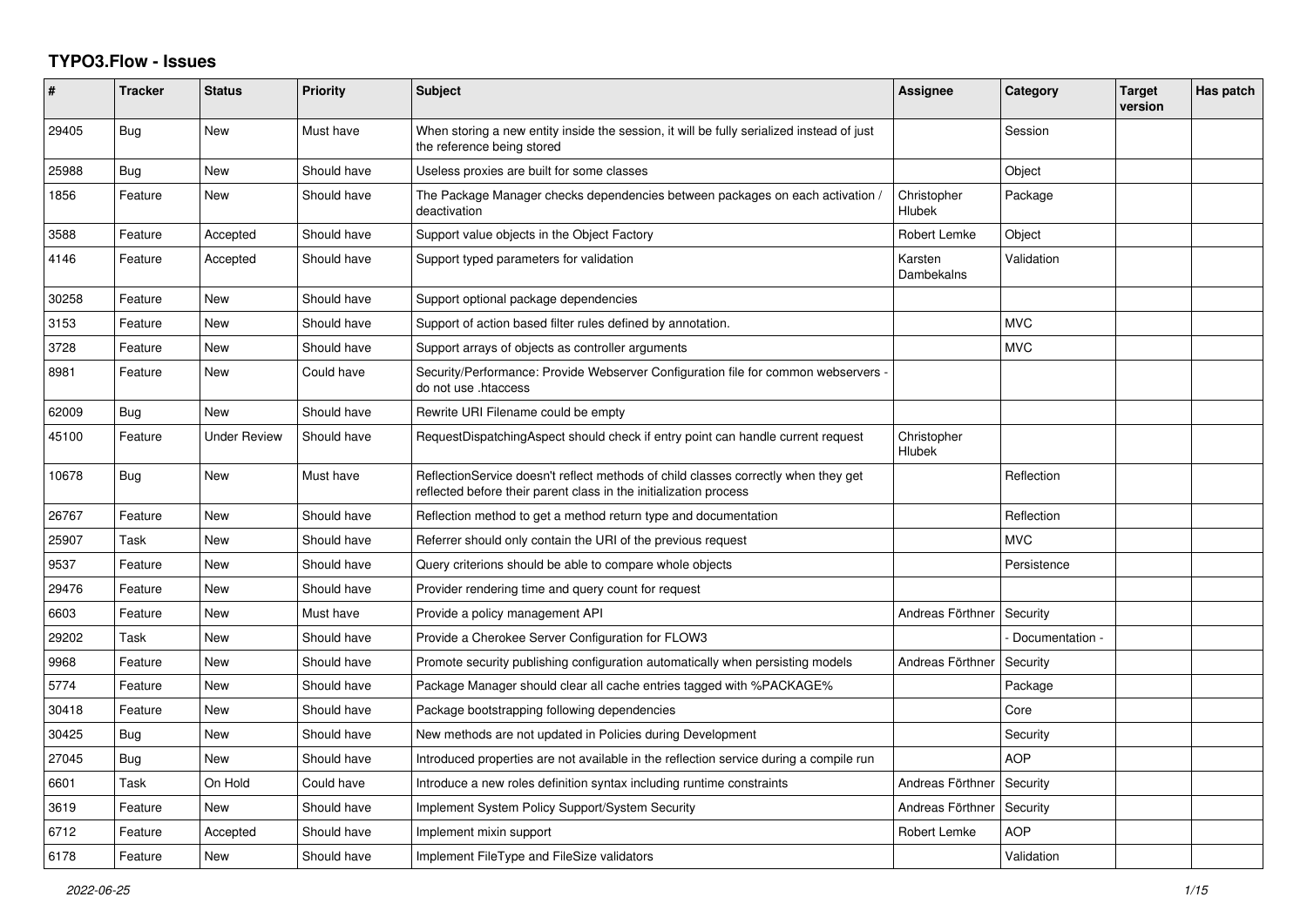| #     | <b>Tracker</b> | <b>Status</b>       | <b>Priority</b> | Subject                                                                                                   | <b>Assignee</b>     | Category      | <b>Target</b><br>version | Has patch |
|-------|----------------|---------------------|-----------------|-----------------------------------------------------------------------------------------------------------|---------------------|---------------|--------------------------|-----------|
| 3621  | Feature        | <b>New</b>          | Should have     | Implement dynamic firewall filter registration                                                            | Andreas Förthner    | Security      |                          |           |
| 6602  | Feature        | New                 | Could have      | Implement after invocation handling                                                                       | Andreas Förthner    | Security      |                          |           |
| 56639 | Feature        | <b>New</b>          | Must have       | Implement "getPrivateStorageUriByResource()" for recieving (image-) file URIs                             | <b>Robert Lemke</b> |               | 2.x                      |           |
| 31002 | Bug            | <b>New</b>          | Should have     | Generated __sleep method handles static properties as members.                                            |                     | Reflection    |                          |           |
| 30424 | <b>Bug</b>     | New                 | Must have       | Forward object arguments with changes                                                                     |                     | <b>MVC</b>    |                          |           |
| 3306  | Feature        | Accepted            | Should have     | Flush routes cache automatically on class file modifications                                              | Robert Lemke        | <b>MVC</b>    |                          |           |
| 3587  | Feature        | New                 | Could have      | Enforce validation rules for value objects already in constructor                                         |                     | Validation    |                          |           |
| 5442  | Feature        | <b>New</b>          | Should have     | Destroy session / logout user on deleting an account                                                      | Andreas Förthner    | Security      |                          |           |
| 29425 | <b>Bug</b>     | <b>New</b>          | Should have     | Deletion of a blog post with resources fails with FK constraint error                                     |                     | Persistence   |                          |           |
| 3580  | Feature        | New                 | Must have       | Create an administration panel for the FLOW3 Development context                                          |                     | <b>MVC</b>    |                          |           |
| 3755  | Task           | <b>New</b>          | Must have       | Concurrency stress testing and cache mechanism                                                            |                     | - Testing -   |                          |           |
| 30428 | Feature        | New                 | Should have     | Cloning of request arguments                                                                              |                     | <b>MVC</b>    |                          |           |
| 8462  | Feature        | <b>New</b>          | Should have     | Check subobjects in query rewriting                                                                       |                     | Security      |                          |           |
| 8463  | Feature        | <b>New</b>          | Should have     | Check security policy for objects reconstituted in the session scope                                      |                     | Security      |                          |           |
| 1785  | Feature        | New                 | Must have       | Automatic garbage collection for expired cache entries                                                    |                     | Cache         |                          |           |
| 2974  | <b>Bug</b>     | New                 | Must have       | Aspect / Proxy Cache is not emptied automatically if an interface used for introduction<br>was modified   | Robert Lemke        | <b>AOP</b>    |                          |           |
| 28231 | Feature        | New                 | Should have     | Allow output to STDERR for CLI Response                                                                   |                     | <b>MVC</b>    |                          |           |
| 3312  | Feature        | Needs<br>Feedback   | Should have     | Allow for easy logging by annotations                                                                     | Robert Lemke        | Log           |                          |           |
| 890   | Feature        | <b>New</b>          | Should have     | Add priority for advice chains                                                                            | Robert Lemke        | <b>AOP</b>    |                          |           |
| 29387 | Feature        | Needs<br>Feedback   | Should have     | A token with wrong credentials should throw an exception                                                  | Andreas Förthner    | Security      |                          |           |
| 51120 | <b>Bug</b>     | <b>New</b>          | Must have       | \TYPO3\Flow\Core\Booting::buildSubprocessCommand - wrong command if passed<br>more than one parameters    |                     | Core          |                          | <b>No</b> |
| 39674 | <b>Bug</b>     | <b>New</b>          | Should have     | \TYPO3\FLOW3\var_dump behaves weird in controller actions doing return                                    |                     | <b>MVC</b>    |                          | No        |
| 46318 | Feature        | <b>New</b>          | Should have     | [caching framework] Extend cache interface to handle multiple entries                                     |                     | Cache         |                          | No        |
| 44185 | <b>Bug</b>     | <b>New</b>          | Should have     | XML body always need a root node                                                                          |                     | <b>MVC</b>    | 2.0.1                    | No        |
| 57796 | Bug            | New                 | Should have     | XLIFF Fails if id === nodedata                                                                            |                     |               |                          | No.       |
| 8464  | Feature        | New                 | Should have     | Write settings using the ConfigurationManager                                                             |                     | Configuration |                          | No        |
| 37405 | Feature        | <b>Under Review</b> | Should have     | When changing a property wich is used in routing the Link-VH should direkt to the<br>new properties value |                     | MVC - Routing |                          | No        |
| 43993 | Task           | New                 | Should have     | Warn when no migrations are found at all during doctrine: migrate                                         |                     | Persistence   |                          | No        |
| 47951 | Feature        | New                 | Should have     | Warn if persistence stack is not empty at the end of a get-request                                        |                     | Persistence   |                          | No        |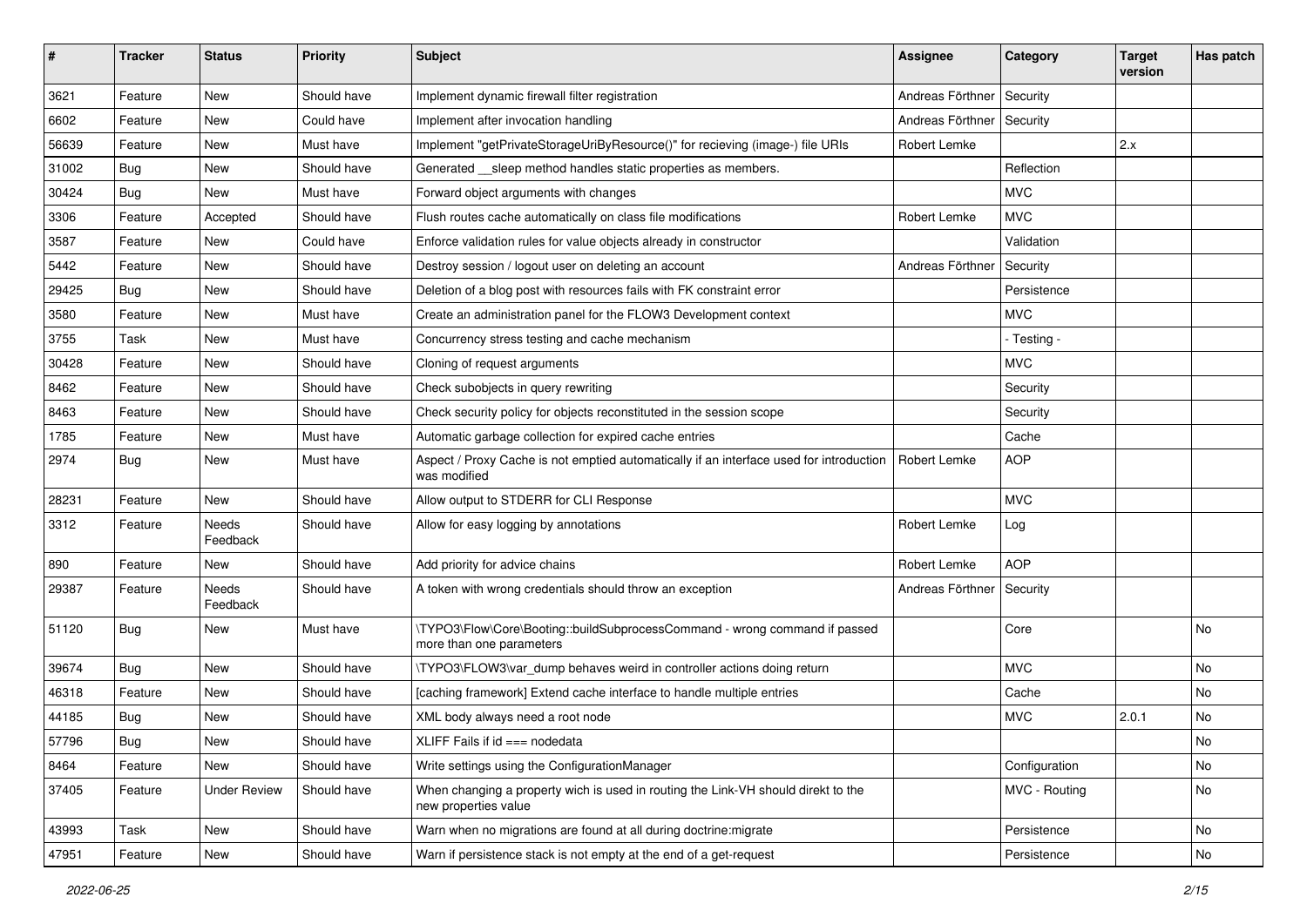| #     | <b>Tracker</b> | <b>Status</b>     | <b>Priority</b> | <b>Subject</b>                                                                                                                         | <b>Assignee</b>       | Category                         | <b>Target</b><br>version | Has patch |
|-------|----------------|-------------------|-----------------|----------------------------------------------------------------------------------------------------------------------------------------|-----------------------|----------------------------------|--------------------------|-----------|
| 31261 | Feature        | <b>New</b>        | Should have     | Virtual objects - generate proxy classes for interfaces                                                                                |                       | Object                           |                          | <b>No</b> |
| 32873 | <b>Bug</b>     | Accepted          | Must have       | Value changes for logged in account are not persisted due to session serialization                                                     | Karsten<br>Dambekalns |                                  |                          | No        |
| 64842 | Feature        | <b>New</b>        | Could have      | Validation of Property should also happen before Property Mapping.                                                                     |                       |                                  |                          | <b>No</b> |
| 37564 | <b>Bug</b>     | New               | Should have     | Validation of Parent Object containing properties of type ManyToOne and<br>ManyToMany to same Target                                   |                       | Validation                       |                          | <b>No</b> |
| 28399 | Feature        | Needs<br>Feedback | Should have     | Validation message and code should be configurable for bundled validators                                                              |                       | Validation                       |                          | <b>No</b> |
| 46011 | Task           | <b>New</b>        | Should have     | Validate annotation with missing type should throw useful error                                                                        |                       | Validation                       |                          | No        |
| 59357 | Bug            | New               | Should have     | Using the PackageManager directly instead of the Interface results in unexpected<br>behavior                                           |                       |                                  |                          | <b>No</b> |
| 35388 | Feature        | <b>New</b>        | Could have      | Use the current package as default for translations within controllers                                                                 |                       | 118 <sub>n</sub>                 |                          | <b>No</b> |
| 37316 | Bug            | <b>New</b>        | Should have     | Use findBestMatchingLocale instead of getDefaultLocale?                                                                                |                       | Validation                       |                          | No        |
| 43572 | Feature        | <b>New</b>        | Should have     | Uri should support manipulation of query arguments                                                                                     |                       |                                  |                          | <b>No</b> |
| 41496 | <b>Bug</b>     | <b>New</b>        | Must have       | Upload identical Resources, deleting fails                                                                                             |                       | Resource                         |                          | <b>No</b> |
| 40854 | Task           | <b>New</b>        | Must have       | Update security documentation (authentication in 1.2)                                                                                  |                       | Documentation                    | 2.0.1                    | <b>No</b> |
| 45249 | Bug            | New               | Must have       | Update composer project-create command listing                                                                                         |                       | Documentation -                  |                          | <b>No</b> |
| 35868 | <b>Bug</b>     | On Hold           | Must have       | Unstable condition in Utility\Environment                                                                                              | Karsten<br>Dambekalns | Environment                      |                          | No        |
| 39096 | Bug            | <b>New</b>        | Should have     | Unnecessary compile invoked in non production context?                                                                                 |                       | Core                             | 2.0.1                    | <b>No</b> |
| 3305  | Feature        | Accepted          | Must have       | Unmodified objects retrieved from a repository should not be validated in the<br>controller                                            | Robert Lemke          | <b>MVC</b>                       |                          | <b>No</b> |
| 45405 | <b>Bug</b>     | Accepted          | Should have     | Uncaught Exception in DynamicRoutePart                                                                                                 | Bastian<br>Waidelich  | MVC - Routing                    |                          | No        |
| 49801 | <b>Bug</b>     | New               | -- undefined -- | TYPO3\Flow\Security\Exception\AccessDeniedException thrown in file<br>TYPO3_Flow_Security_Authorization_AccessDecisionVoterManager.php |                       | Error Handler<br>Report -        |                          | <b>No</b> |
| 58852 | <b>Bug</b>     | <b>New</b>        | Should have     | TYPO3\Flow\Security\Exception\AccessDeniedException should clarify which action<br>fails to execute                                    |                       | Security                         |                          | <b>No</b> |
| 44361 | Bug            | <b>New</b>        | Should have     | TYPO3\Flow\I18n\Formatter\DatetimeFormatter - caching DATETIME type                                                                    |                       | 118 <sub>n</sub>                 | 2.0.1                    | <b>No</b> |
| 59747 | Bug            | New               | Should have     | TYPO3\Flow\Error\Exception thrown in file ErrorHandler.php                                                                             |                       |                                  |                          | <b>No</b> |
| 59140 | <b>Bug</b>     | <b>New</b>        | -- undefined -- | TYPO3\Flow\Error\Exception thrown in file ErrorHandler.php                                                                             |                       | <b>Error Handler</b><br>Report - |                          | No        |
| 59049 | Bug            | New               | Should have     | TYPO3\Flow\Error\Exception thrown in file ErrorHandler.php                                                                             |                       | Error Handler<br>Report -        |                          | <b>No</b> |
| 52005 | <b>Bug</b>     | <b>New</b>        | Could have      | TYPO3\Flow\Error\Exception thrown in file ErrorHandler.php                                                                             |                       | - Error Handler<br>Report -      |                          | No        |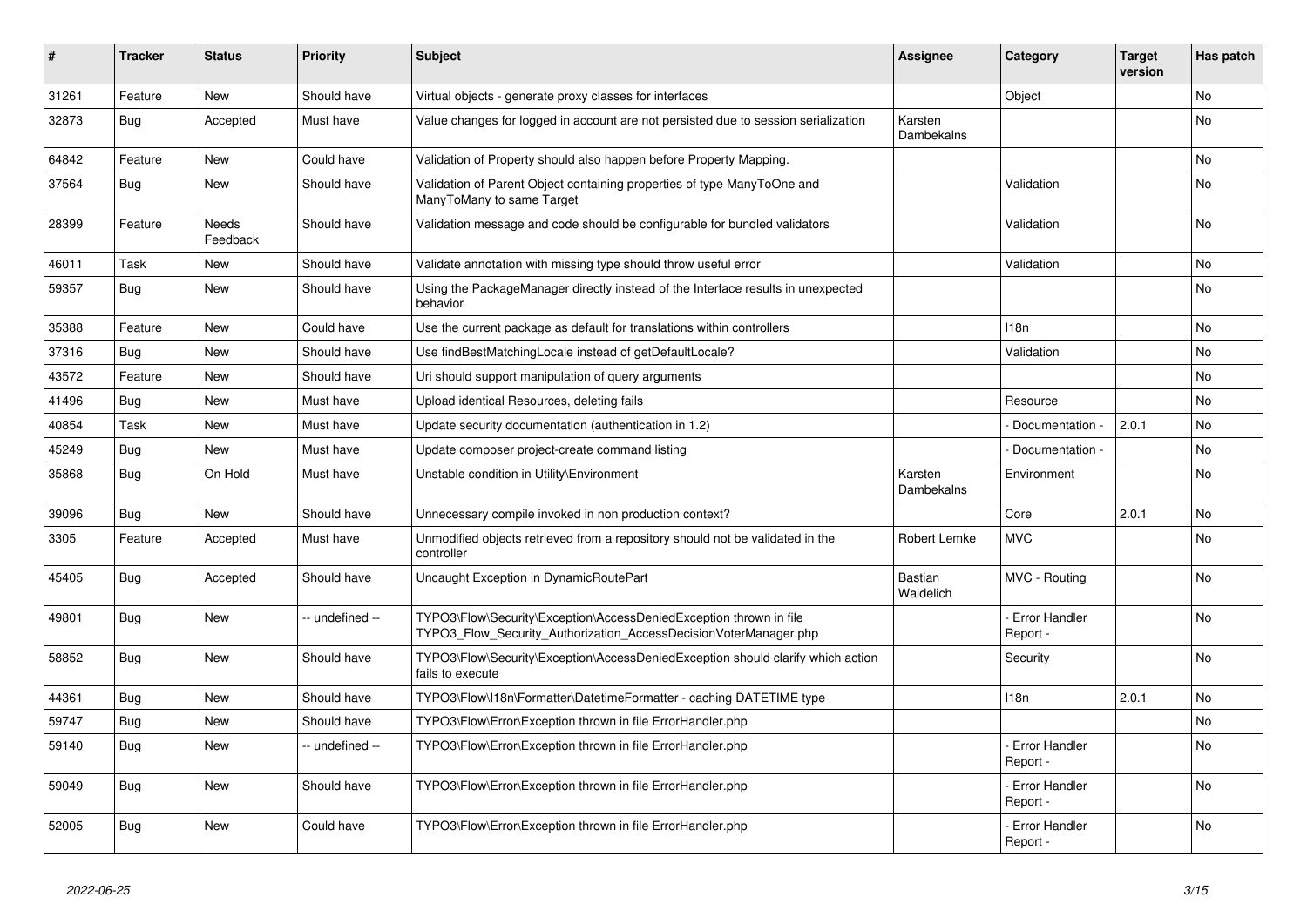| #     | <b>Tracker</b>   | <b>Status</b>       | <b>Priority</b> | <b>Subject</b>                                                                                                       | <b>Assignee</b>             | Category                         | <b>Target</b><br>version | Has patch |
|-------|------------------|---------------------|-----------------|----------------------------------------------------------------------------------------------------------------------|-----------------------------|----------------------------------|--------------------------|-----------|
| 51704 | Bug              | <b>New</b>          | -- undefined -- | TYPO3\Flow\Error\Exception thrown in file ErrorHandler.php                                                           |                             | Error Handler<br>Report -        |                          | <b>No</b> |
| 59878 | <b>Bug</b>       | New                 | Must have       | TYPO3\Flow\Core\Booting\Exception\SubProcessException thrown in file Scripts.php                                     |                             | - Error Handler<br>Report -      | 1.1.1                    | <b>No</b> |
| 54381 | Bug              | New                 | -- undefined -- | TYPO3\Flow\Core\Booting\Exception\SubProcessException thrown in file Scripts.php                                     |                             | <b>Error Handler</b><br>Report - |                          | No        |
| 53851 | <b>Bug</b>       | New                 | -- undefined -- | TYPO3\Flow\Core\Booting\Exception\SubProcessException thrown in file Scripts.php                                     |                             | <b>Error Handler</b><br>Report - |                          | <b>No</b> |
| 53350 | <b>Bug</b>       | Accepted            | Should have     | Trying to create a Link in an Template in CLI Context should provide a helpful<br>exception                          | <b>Bastian</b><br>Waidelich | MVC - Routing                    |                          | <b>No</b> |
| 33018 | Feature          | <b>New</b>          | Should have     | Translator should support override of labels from other packages                                                     |                             | 118n                             |                          | <b>No</b> |
| 46050 | Feature          | New                 | Could have      | To decouple log file writing at Logger->logException                                                                 |                             | Log                              |                          | No        |
| 45253 | Task             | Accepted            | Must have       | Throw exception in PointcutMethodNameFilter if given method's argument does not<br>match the actual method signature | Christian Müller            | Security                         |                          | No        |
| 46689 | <b>Bug</b>       | <b>New</b>          | Must have       | The new ClassLoader swallows Fatal Errors                                                                            | Marc Neuhaus                |                                  |                          | No.       |
| 54744 | <b>Bug</b>       | New                 | Should have     | System.log contains many NOTICE Flow The argument "workspace" declared in<br>pointcut does not exist in method TYPO3 |                             | Log                              |                          | No        |
| 45409 | Feature          | New                 | Should have     | Support validation of abstract nested properties                                                                     |                             | Validation                       |                          | No        |
| 56916 | Feature          | New                 | Should have     | Support PATCH request method as of RFC5789                                                                           |                             | Http                             |                          | No        |
| 51676 | Feature          | <b>Under Review</b> | Should have     | Support of symlinks for Resources                                                                                    |                             | Resource                         |                          | No        |
| 47273 | Feature          | New                 | Should have     | Support mapping properties with differing types for setter and property                                              |                             | Property                         |                          | No.       |
| 48657 | Feature          | <b>Under Review</b> | Should have     | support HTTP_RANGE                                                                                                   |                             |                                  |                          | No        |
| 56556 | Feature          | <b>New</b>          | Should have     | support has Property and is Property                                                                                 |                             |                                  |                          | No        |
| 62292 | Major<br>Feature | New                 | Should have     | Support for entity translation                                                                                       |                             | 118n                             | 2.x                      | No        |
| 9313  | Feature          | New                 | Should have     | Support for currencies                                                                                               |                             | 118n                             |                          | No        |
| 49011 | Bug              | <b>Under Review</b> | Should have     | Support executing TYPO3. Flow inside a PHAR                                                                          |                             |                                  |                          | <b>No</b> |
| 41420 | Feature          | New                 | Should have     | Support entity versioning                                                                                            |                             | Persistence                      |                          | No        |
| 46371 | Feature          | New                 | Should have     | Support compilation of static information in proxy classes                                                           | Christopher<br>Hlubek       |                                  |                          | No        |
| 26765 | Feature          | Accepted            | Should have     | Support class schema features for every reflected class                                                              | Karsten<br>Dambekalns       | Reflection                       |                          | No        |
| 55719 | Feature          | New                 | Could have      | Support additional Resource Folders                                                                                  |                             |                                  |                          | No        |
| 37473 | <b>Bug</b>       | New                 | Must have       | Subsequent Exceptions related to Doctrine Entity Manager makes it snap shut                                          |                             | - Testing -                      |                          | No        |
| 36800 | Task             | Accepted            | Should have     | Streamline Resource object API                                                                                       | Robert Lemke                | Resource                         |                          | No        |
| 38222 | Feature          | New                 | Could have      | Step execution signals with concrete name                                                                            |                             | Core                             |                          | No        |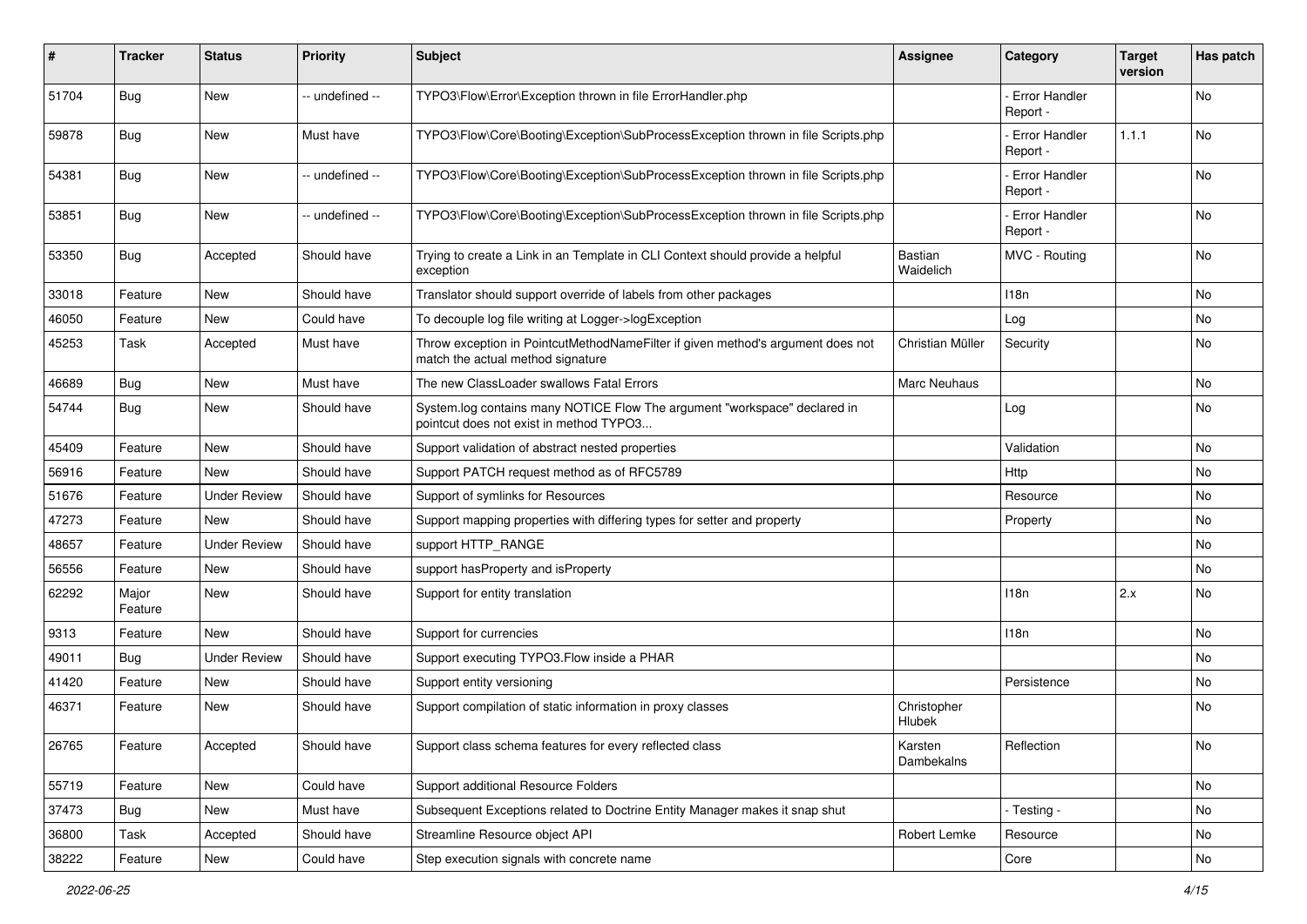| #     | <b>Tracker</b> | <b>Status</b>            | <b>Priority</b> | <b>Subject</b>                                                                                                               | <b>Assignee</b>       | Category        | <b>Target</b><br>version | Has patch |
|-------|----------------|--------------------------|-----------------|------------------------------------------------------------------------------------------------------------------------------|-----------------------|-----------------|--------------------------|-----------|
| 56744 | Feature        | New                      | Must have       | stay logged in                                                                                                               |                       |                 |                          | No        |
| 11039 | <b>Bug</b>     | Needs<br>Feedback        | Must have       | Static object container injects properties to result of factory object                                                       |                       |                 |                          | No        |
| 38216 | <b>Bug</b>     | Needs<br>Feedback        | Should have     | Static method calls in reflected classes refer to _Original class                                                            |                       |                 |                          | No        |
| 45623 | <b>Bug</b>     | New                      | Should have     | SQL error when calling TYPO3. Blog Setup controller                                                                          |                       | Documentation - |                          | <b>No</b> |
| 39699 | <b>Bug</b>     | Accepted                 | Should have     | SQL DDL for TYPO3\FLOW3\Cache\Backend\PdoBackend                                                                             | Karsten<br>Dambekalns | Cache           |                          | No        |
| 33465 | <b>Bug</b>     | New                      | Should have     | Some vital commands to recover the system fail when recovery is needed                                                       |                       | Command         |                          | No        |
| 44314 | Task           | Accepted                 | Must have       | slightly file permissions for /Configuration/* and /Data/Persistent/EncryptionKey                                            | Karsten<br>Dambekalns | Security        |                          | No        |
| 37846 | Feature        | New                      | Should have     | Should be able to declare more than one controllerObjectName per requestPatterns                                             |                       | Security        |                          | <b>No</b> |
| 45041 | <b>Bug</b>     | New                      | Must have       | Set file permissions doesnt work                                                                                             |                       | Command         | 2.0.1                    | No        |
| 44203 | <b>Bug</b>     | <b>Needs</b><br>Feedback | Should have     | Session implementation is still racy                                                                                         | Robert Lemke          | Session         | 2.0.1                    | No        |
| 58153 | <b>Bug</b>     | New                      | Should have     | Session - Scope, Property with interface annotation fails at wakeup                                                          |                       | <b>AOP</b>      | 2.1                      | <b>No</b> |
| 46210 | <b>Bug</b>     | Needs<br>Feedback        | Should have     | securityContext->getParty() in the initializeObject() method of a session-Scope object<br>throws exception on second request |                       | Session         |                          | No        |
| 37227 | <b>Bug</b>     | On Hold                  | Must have       | securityContext->getParty is not available in widget context                                                                 |                       | Session         |                          | No        |
| 39414 | Bug            | New                      | Should have     | <b>Security Documentation</b>                                                                                                |                       | Documentation - |                          | No        |
| 32869 | <b>Bug</b>     | New                      | Must have       | Security config tokenClass doesnt throw exception if not found the class                                                     |                       | Security        |                          | No        |
| 31339 | Task           | On Hold                  | Could have      | Search                                                                                                                       |                       | Documentation - |                          | No        |
| 46073 | <b>Bug</b>     | <b>Under Review</b>      | Should have     | Scripts::executeCommand must be usable outsite of TYPO3.Flow                                                                 |                       |                 |                          | No        |
| 44891 | Feature        | New                      | Should have     | Routes should be able to enforce http/https protocol                                                                         |                       | MVC - Routing   |                          | No        |
| 45917 | <b>Bug</b>     | New                      | Should have     | RoutePartHandler transliteration must be improved                                                                            |                       | MVC - Routing   |                          | No        |
| 50395 | <b>Bug</b>     | Accepted                 | Should have     | Route cache caches routes for non dispatchable requests                                                                      | Bastian<br>Waidelich  | MVC - Routing   |                          | No        |
| 49780 | <b>Bug</b>     | New                      | Should have     | Roles are not synchronized                                                                                                   |                       | Security        |                          | No        |
| 54589 | Bug            | New                      | Should have     | Role parent is not removed from roles MM table                                                                               |                       | Security        |                          | No        |
| 49423 | Bug            | New                      | Must have       | Role name and packageKey are not accessible                                                                                  |                       |                 |                          | No        |
| 49039 | Feature        | New                      | Could have      | RFC: Use PSR-3 logger interface in Flow                                                                                      |                       | Log             |                          | No        |
| 55958 | Task           | New                      | Should have     | RFC: Use PHP 5.4 closure features for direct ObjectAccess                                                                    |                       |                 |                          | No        |
| 39788 | Feature        | New                      | Could have      | RFC: Repository based NotExistsValidator                                                                                     |                       | Validation      |                          | No        |
| 55957 | Task           | New                      | Should have     | RFC: Optimize AOP proxies                                                                                                    |                       | <b>AOP</b>      |                          | No        |
| 34133 | Feature        | New                      | Could have      | RFC: Handle Semicolons in Path part of URIs as Scoped Path Parameters                                                        |                       | Property        |                          | No        |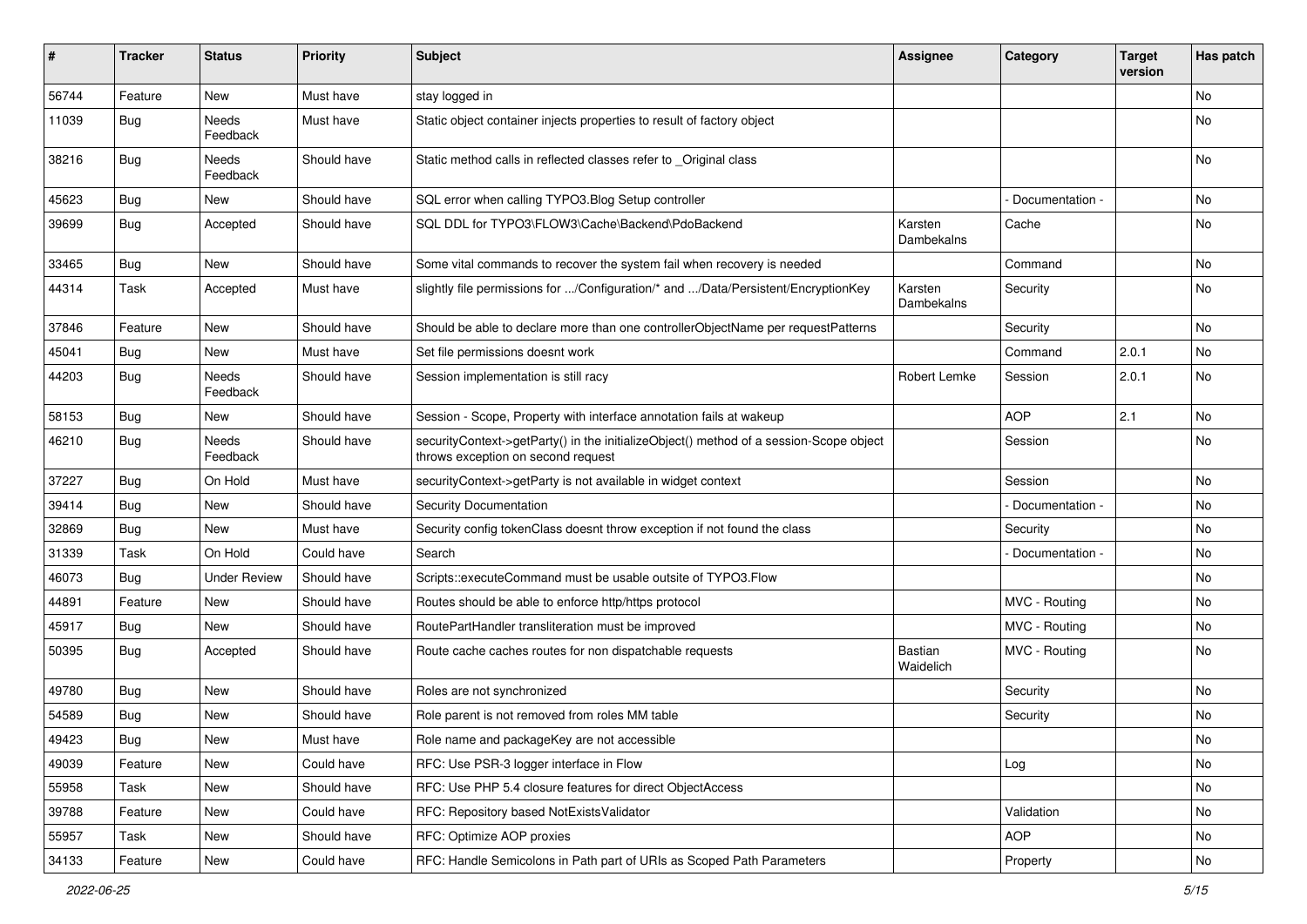| #     | <b>Tracker</b> | <b>Status</b>       | <b>Priority</b> | <b>Subject</b>                                                                            | <b>Assignee</b>        | Category    | <b>Target</b><br>version | Has patch |
|-------|----------------|---------------------|-----------------|-------------------------------------------------------------------------------------------|------------------------|-------------|--------------------------|-----------|
| 42888 | Bug            | Needs<br>Feedback   | Should have     | ResourceManager chokes on non existing files                                              |                        | Resource    |                          | No        |
| 58996 | <b>Bug</b>     | New                 | Should have     | ResourceManager adding to persistence                                                     |                        |             |                          | No        |
| 37279 | Feature        | <b>New</b>          | Should have     | Request PropertyMapping                                                                   |                        | Property    |                          | No        |
| 44186 | Bug            | New                 | Should have     | Request does not accept custom Content-Type                                               |                        | <b>MVC</b>  | 2.0.1                    | No        |
| 44184 | Bug            | <b>New</b>          | Should have     | Request arguments are not merged correctly for single object actions                      |                        | <b>MVC</b>  | 2.0.1                    | <b>No</b> |
| 55953 | Task           | New                 | Could have      | Repair and streamline ValueObject support                                                 |                        | Persistence |                          | No        |
| 30423 | Feature        | New                 | Should have     | Rendering template of other action without forward                                        |                        | <b>MVC</b>  |                          | No        |
| 61043 | Task           | New                 | Should have     | Rename ClassSchema to ModelSchema                                                         |                        | Reflection  |                          | No        |
| 48429 | Bug            | New                 | Should have     | Remove- and update-actions on repository are not persisted                                |                        |             |                          | No        |
| 39253 | Feature        | Accepted            | Should have     | Remove mirroring mode option and code                                                     | Karsten<br>Dambekalns  | Resource    |                          | No        |
| 43930 | Task           | Needs<br>Feedback   | Should have     | Remove canRender() completely?!                                                           | Sebastian<br>Kurfuerst |             |                          | No        |
| 47858 | Bug            | Needs<br>Feedback   | Should have     | Remove .htaccess from Composer Installer Essentials                                       | Christopher<br>Hlubek  | Package     | 2.0.1                    | No        |
| 54046 | Bug            | New                 | Must have       | Removal of ValueObjects from a ManyToMany relationship is not possible                    |                        | Persistence | 2.1                      | No        |
| 45272 | Bug            | <b>New</b>          | Should have     | Related Value Objects get deleted by default cascading                                    |                        |             |                          | <b>No</b> |
| 47325 | <b>Bug</b>     | <b>Under Review</b> | Should have     | ReflectionData and classSchema caches need not be freezable                               |                        | Reflection  | 2.0.1                    | No        |
| 39791 | <b>Bug</b>     | <b>New</b>          | Must have       | Reflection data of old aspect is not removed                                              |                        | Reflection  | 1.1.1                    | No        |
| 36509 | Feature        | New                 | Should have     | redirect ToUri to an uri with acl forces a 403 because of missing csrf token.             |                        |             |                          | No        |
| 43947 | Bug            | <b>New</b>          | Should have     | Redirect to login after Session timeout                                                   |                        |             |                          | <b>No</b> |
| 36633 | <b>Bug</b>     | New                 | Should have     | Reconstituted entities should not have the FLOW3 Persistence clone property set           |                        |             |                          | No        |
| 36634 | <b>Bug</b>     | New                 | Should have     | Reconstituted entities do not have their properties set when initializeObject() is called |                        |             |                          | No        |
| 44738 | Feature        | New                 | Must have       | Re-Validation of argument's custom validators                                             |                        | Validation  |                          | No        |
| 42101 | Bug            | New                 | Must have       | Proxyclasses are not rebuild in Development context unless cache is empty                 |                        | Object      | 2.0.1                    | No        |
| 34879 | <b>Bug</b>     | Accepted            | Must have       | Proxied object is not update()able                                                        | Karsten<br>Dambekalns  | Persistence |                          | No        |
| 2817  | Feature        | Needs<br>Feedback   | Should have     | Provide safeguard for preventing multiple submits of a form                               |                        | <b>MVC</b>  |                          | No        |
| 29258 | Feature        | Needs<br>Feedback   | Should have     | Provide a way to override classes by environment                                          |                        |             |                          | No        |
| 52590 | Feature        | New                 | Should have     | Provide a way to get the Doctrine QueryBuilder                                            |                        |             |                          | No        |
| 28074 | Feature        | Needs<br>Feedback   | Should have     | Provide a shell script that installs Phoenix or FLOW3 from git                            | Markus Bucher          |             |                          | No        |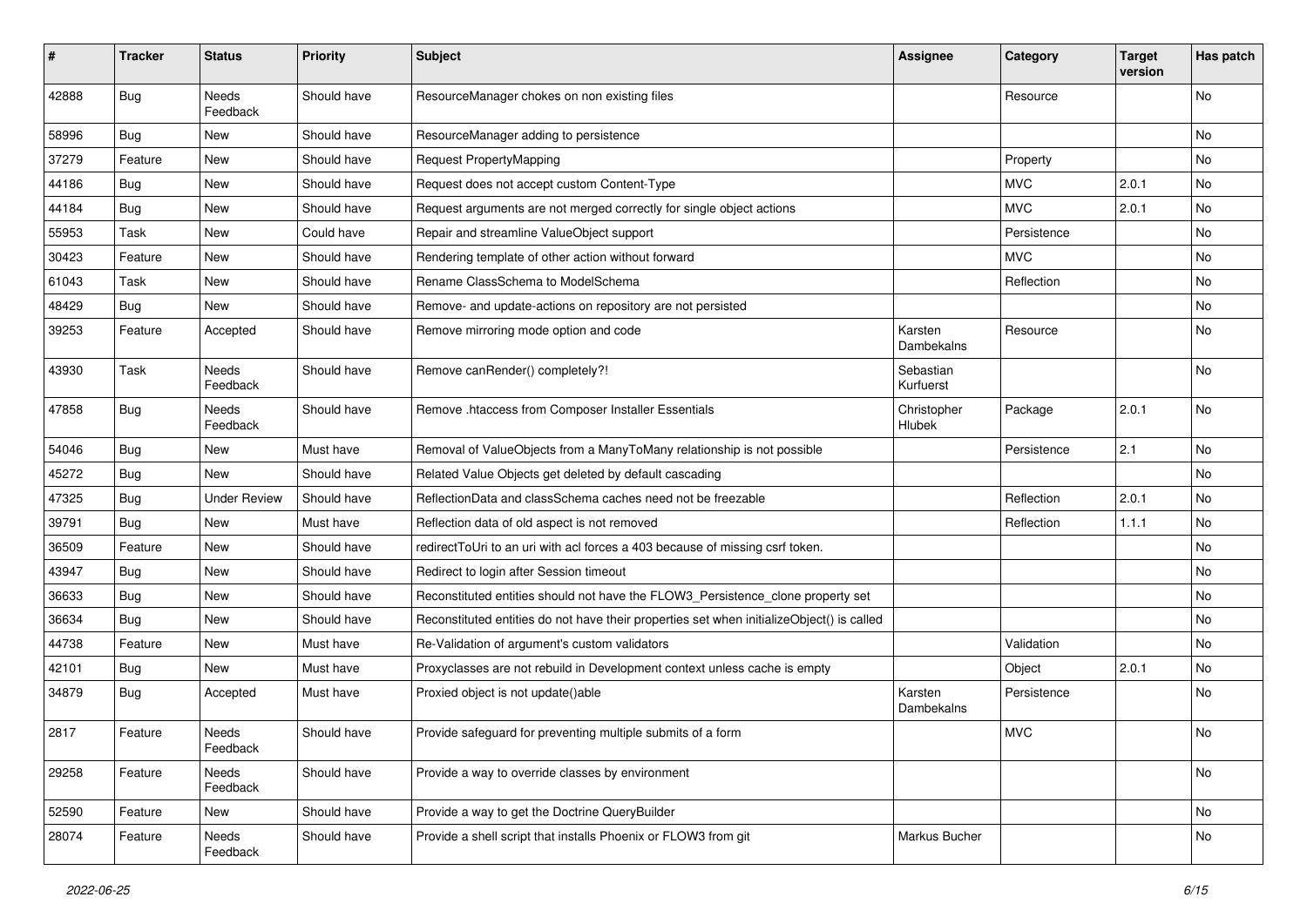| #     | <b>Tracker</b> | <b>Status</b>       | <b>Priority</b> | Subject                                                                                                     | <b>Assignee</b>       | Category          | <b>Target</b><br>version | Has patch |
|-------|----------------|---------------------|-----------------|-------------------------------------------------------------------------------------------------------------|-----------------------|-------------------|--------------------------|-----------|
| 8923  | Task           | <b>Under Review</b> | Could have      | Provide a Nginx Server Configuration for FLOW3                                                              | Christian Müller      | Documentation -   | 1.1.1                    | <b>No</b> |
| 50342 | <b>Bug</b>     | New                 | Could have      | PropertyMapper: Use of interface method before implementation check                                         |                       |                   |                          | <b>No</b> |
| 56107 | <b>Bug</b>     | New                 | Should have     | Property mapping configuration only supports one wildcard at a time                                         |                       | Property          |                          | No        |
| 38038 | Task           | Accepted            | Should have     | Proofread FLOW3 manual                                                                                      | Ryan J. Peterson      | - Documentation - |                          | No        |
| 31484 | Feature        | Needs<br>Feedback   | Could have      | possibility to modify inner workings of proxy class builder                                                 |                       |                   |                          | No        |
| 48862 | Feature        | New                 | Should have     | Possibility to exclude package from file monitoring                                                         |                       | Monitor           |                          | No        |
| 28052 | Feature        | On Hold             | Should have     | Possibility to enable or disable accounts                                                                   | Julian Kleinhans      | Security          |                          | No        |
| 52185 | Bug            | New                 | Could have      | PositionalArraySorter should detect recursive dependencies                                                  |                       | <b>Utility</b>    |                          | No        |
| 45669 | <b>Bug</b>     | New                 | Should have     | PersistentObjectConverter does not convert ValueObjects by identity                                         |                       |                   |                          | No        |
| 56601 | <b>Bug</b>     | <b>Under Review</b> | Must have       | PersistenceManager wrong handling of ORM\ld                                                                 |                       |                   |                          | No        |
| 57374 | <b>Bug</b>     | <b>New</b>          | Should have     | Persisted entities saved in session are not resolved                                                        |                       | Session           | 2.x                      | No        |
| 27721 | <b>Bug</b>     | Needs<br>Feedback   | Should have     | Permissions of uploaded resources not correct                                                               | Karsten<br>Dambekalns | Resource          |                          | No        |
| 54549 | <b>Bug</b>     | New                 | Must have       | PackageManager::createPackage is incompatible to PackageManagerInterface                                    |                       |                   |                          | No        |
| 45386 | <b>Bug</b>     | New                 | Could have      | Package::buildArrayOfClassFiles tries to determine class names from file paths                              |                       |                   |                          | <b>No</b> |
| 58927 | Bug            | New                 | Should have     | Overlapping ressouce definitions in Policy.yaml resolved incorrectly                                        |                       | Security          | 2.1                      | No        |
| 51847 | <b>Bug</b>     | New                 | Should have     | Overiding controller actions with other required parameter sets results in fatal error.                     |                       | Reflection        | 2.x                      | <b>No</b> |
| 36804 | <b>Bug</b>     | New                 | Should have     | Orphaned entities within aggregates are not removed                                                         |                       | Persistence       |                          | No        |
| 46974 | <b>Bug</b>     | Accepted            | Should have     | Original and Proxy class in one file makes it difficult to reach 100% code coverage for<br>functional tests | Christian Müller      | Object            |                          | No        |
| 56486 | Feature        | <b>New</b>          | Should have     | Optimize the ObjectManager for performance                                                                  |                       |                   |                          | <b>No</b> |
| 56036 | Feature        | New                 | Should have     | Optimize autoloading                                                                                        |                       |                   |                          | No        |
| 13559 | <b>Bug</b>     | Accepted            | Should have     | ObjectSerializer failes with persistent objects within arrays                                               | Karsten<br>Dambekalns | Persistence       |                          | No        |
| 47331 | <b>Bug</b>     | Accepted            | Must have       | ObjectManager shutdown with Dependency Injection Proxy causes fatal errors                                  |                       | Object            | 2.0.1                    | <b>No</b> |
| 49372 | <b>Bug</b>     | New                 | Should have     | ObjectConverter ignores implemented interface when mapping subtype                                          |                       |                   |                          | No        |
| 37302 | <b>Bug</b>     | Needs<br>Feedback   | Should have     | NumberValidator                                                                                             | Carsten Bleicker      | Validation        |                          | No        |
| 49566 | Bug            | New                 | Should have     | NULL source values are not handled correctly                                                                | Adrian Föder          | Property          |                          | No        |
| 34674 | Feature        | Accepted            | Should have     | NotFoundView is not injected in ActionController                                                            | Robert Lemke          | <b>MVC</b>        |                          | No        |
| 33078 | <b>Bug</b>     | New                 | Should have     | No Redirect to Login                                                                                        |                       | Security          |                          | No        |
| 54451 | Bug            | New                 | Must have       | No functionality at Apache environments with suexec                                                         |                       |                   |                          | No        |
| 40283 | <b>Bug</b>     | New                 | Should have     | New constructor in grandparent class not called                                                             |                       | Object            |                          | No        |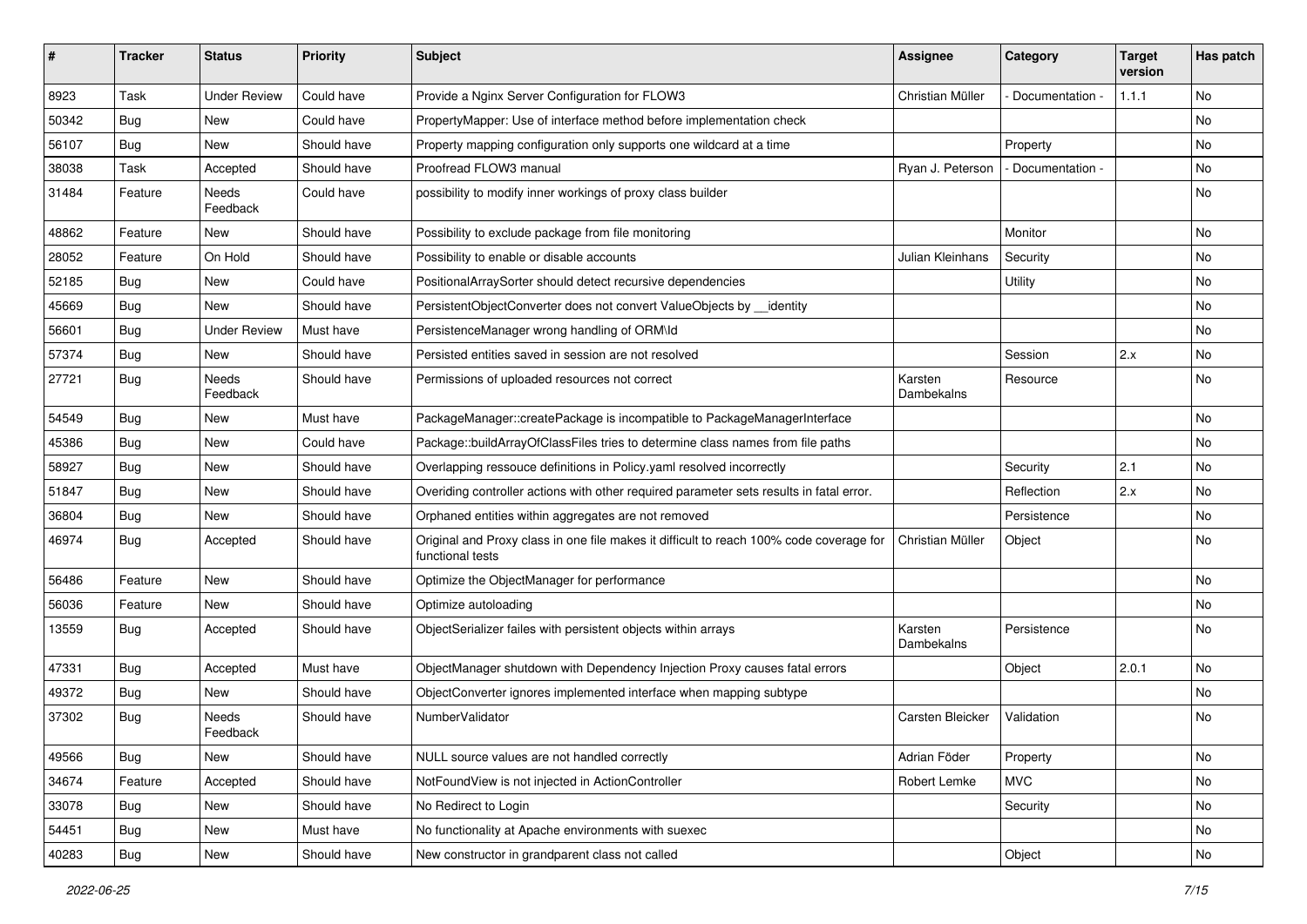| #     | <b>Tracker</b> | <b>Status</b>     | <b>Priority</b> | <b>Subject</b>                                                                                    | <b>Assignee</b>       | Category                         | <b>Target</b><br>version | Has patch |
|-------|----------------|-------------------|-----------------|---------------------------------------------------------------------------------------------------|-----------------------|----------------------------------|--------------------------|-----------|
| 31262 | Feature        | <b>New</b>        | Should have     | Named arguments in Objects.yaml for constructor arguments                                         |                       | Object                           |                          | No        |
| 58894 | <b>Bug</b>     | New               | Must have       | MySQL max key length exceeded during Neos setup                                                   |                       | <b>Error Handler</b><br>Report - | 2.x                      | No        |
| 26745 | Feature        | <b>New</b>        | Should have     | MVC should know about entities lying in the session                                               |                       | <b>MVC</b>                       |                          | No        |
| 59322 | <b>Bug</b>     | New               | Should have     | Mssing field exception should show missing migrations as well                                     |                       | Persistence                      |                          | No        |
| 44396 | Task           | Accepted          | Should have     | Move Doctrine ORM integration onto own namespace                                                  | Karsten<br>Dambekalns | Persistence                      |                          | No        |
| 53620 | <b>Bug</b>     | <b>New</b>        | Should have     | Move Classes/TYPO3/Flow/Composer to own Package                                                   |                       | Package                          |                          | No        |
| 40824 | Bug            | Needs<br>Feedback | Should have     | Modified action controller methods not detected properly                                          | Andreas Förthner      |                                  |                          | No        |
| 35781 | Feature        | New               | Should have     | Model validation                                                                                  |                       | Validation                       |                          | No        |
| 54458 | Bug            | <b>New</b>        | Should have     | Missing Version Number in packages                                                                |                       | Package                          |                          | No        |
| 48296 | Task           | Needs<br>Feedback | Should have     | Missing method in ExceptionHandlerInterface                                                       |                       |                                  |                          | No        |
| 38004 | <b>Bug</b>     | Accepted          | Should have     | Missing CheatSheet folder for Getting Started manual                                              | Karsten<br>Dambekalns | Documentation -                  | 1.1.1                    | No        |
| 57972 | <b>Bug</b>     | New               | Should have     | Missing @ManyToOne in example for resource                                                        |                       | Documentation -                  |                          | No        |
| 43190 | <b>Bug</b>     | Accepted          | Should have     | Misleading exception message for incompatible database structure                                  | Karsten<br>Dambekalns | Persistence                      | 2.0.1                    | No        |
| 39609 | Feature        | Accepted          | Should have     | <b>Migration Version</b>                                                                          | Karsten<br>Dambekalns | Migrations -                     |                          | No        |
| 52014 | <b>Bug</b>     | <b>New</b>        | Should have     | Migration makes fields NOT NULL even though not true                                              |                       | Persistence                      |                          | No        |
| 49373 | <b>Bug</b>     | <b>New</b>        | Must have       | Methods policy with key "Controllers" is ignored                                                  |                       | Security                         |                          | No        |
| 41029 | <b>Bug</b>     | Accepted          | Should have     | Method security is also evaluating abstract classes                                               | Karsten<br>Dambekalns | Security                         |                          | No        |
| 59244 | Feature        | New               | Should have     | Message or Container needs context                                                                |                       |                                  |                          | No        |
| 44542 | Task           | New               | Should have     | Mention the risk of requestPatterns regarding foreign package's SecurityContext<br>usage          | Adrian Föder          | Documentation -                  |                          | No        |
| 47456 | Feature        | <b>New</b>        | Should have     | ManyToOne and OneToOne Relations of Objects passed as Action Argument are<br>loaded automatically |                       | Validation                       |                          | <b>No</b> |
| 44123 | Feature        | New               | Should have     | Make the "Flow requires the PHP setting "date.timezone"" error more beautiful                     |                       |                                  |                          | No        |
| 45103 | Feature        | New               | Should have     | Make static resource URI generation available outside of Fluid                                    |                       | Resource                         |                          | No        |
| 36715 | Feature        | Accepted          | Should have     | Make simultaneous use of multiple persistence backends possible                                   | Karsten<br>Dambekalns | Persistence                      |                          | No        |
| 47075 | Feature        | New               | Should have     | Make Exception more meaningful                                                                    |                       | Resource                         |                          | No        |
| 33069 | Task           | New               | Should have     | Make command output sparse, implement generic verbose switch                                      |                       | Command                          |                          | No        |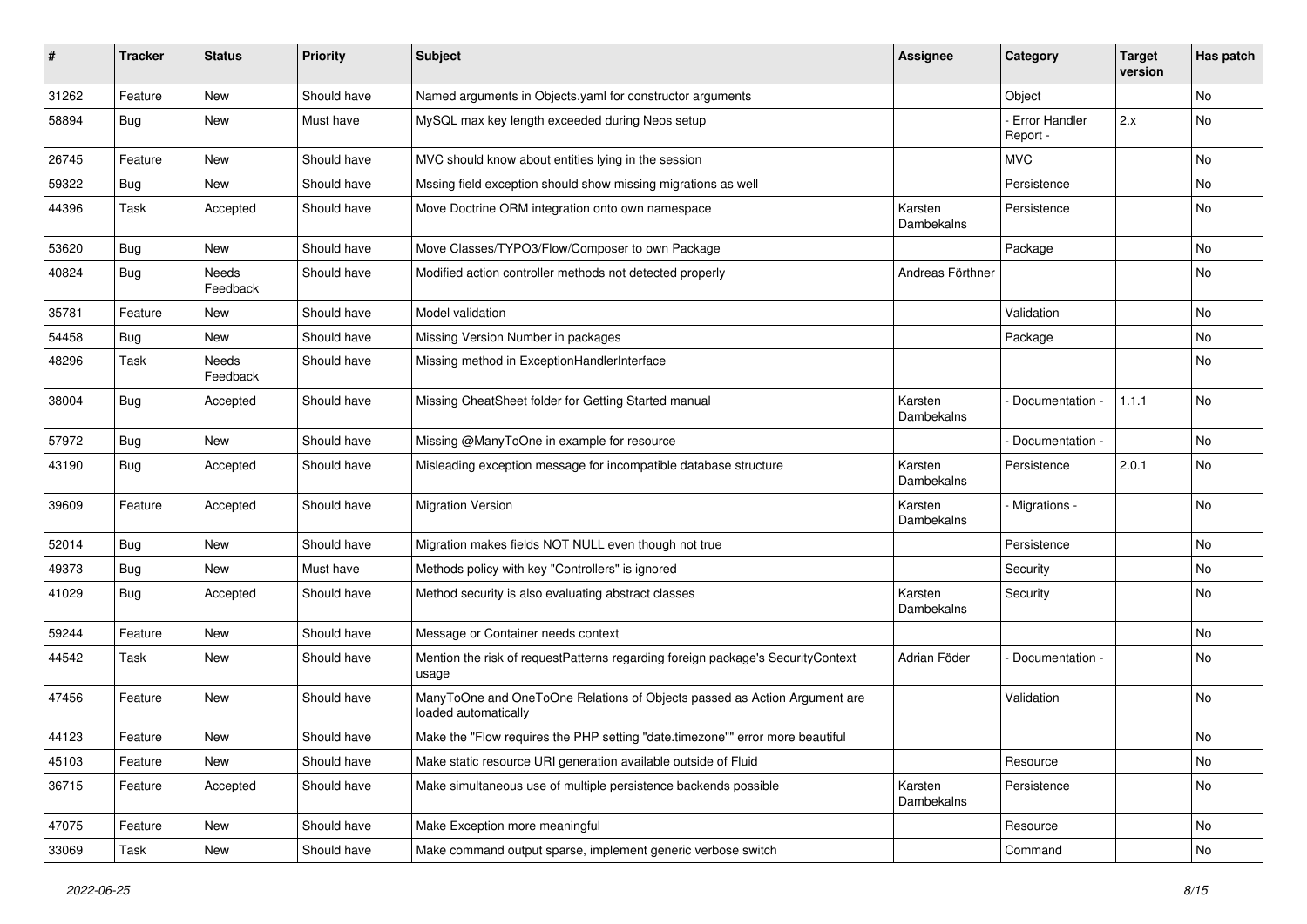| #     | <b>Tracker</b> | <b>Status</b>            | <b>Priority</b> | <b>Subject</b>                                                                     | <b>Assignee</b>             | Category      | <b>Target</b><br>version | Has patch |
|-------|----------------|--------------------------|-----------------|------------------------------------------------------------------------------------|-----------------------------|---------------|--------------------------|-----------|
| 37373 | Feature        | <b>Under Review</b>      | Should have     | Make annotation overrides / "injection" via Objects.yaml possible                  | Marc Neuhaus                | Configuration |                          | No        |
| 44375 | Task           | Accepted                 | Should have     | Make all persistence reads go through repositories                                 | Karsten<br>Dambekalns       | Persistence   |                          | No        |
| 47191 | Feature        | <b>Under Review</b>      | Should have     | Make (property) Validators aware of parent class and the property they belong to   |                             | Validation    |                          | No        |
| 34816 | Feature        | New                      | Should have     | Long text encryption                                                               |                             | Security      |                          | No        |
| 47859 | Task           | Accepted                 | Should have     | Logging: Do not log all decisions in \TYPO3\Flow\Security\Aspect\LoggingAspect     | Robert Lemke                | Security      |                          | <b>No</b> |
| 44563 | Feature        | New                      | Should have     | Logged in users via HTTP Basic always get re-authenticated                         |                             | Security      |                          | No        |
| 46097 | Bug            | New                      | Must have       | Logged in user gets session of an other logged in user                             | Robert Lemke                | Session       |                          | No        |
| 60095 | Feature        | <b>Under Review</b>      | Should have     | LockManager's LockHoldingStackPage should be configurable                          |                             | Configuration |                          | No        |
| 35783 | Feature        | New                      | Should have     | Lifecycle method after property mapping                                            |                             | Object        |                          | No        |
| 9861  | Feature        | Needs<br>Feedback        | Should have     | Leave logging up and running as long as possible                                   |                             | Log           |                          | No        |
| 32294 | Feature        | New                      | Should have     | Lazy initialization of loggers                                                     |                             |               |                          | No        |
| 50869 | Bug            | New                      | Could have      | key() invoked on object                                                            |                             |               |                          | <b>No</b> |
| 34404 | Bug            | New                      | Should have     | JsonView transformObject does not respect_descendAll configuration                 |                             |               |                          | No        |
| 48532 | Bug            | <b>Under Review</b>      | Should have     | JsonView Configuration behaves differently for arrays and objects                  | Alexander Berl              | <b>MVC</b>    |                          | No        |
| 54037 | Feature        | <b>Under Review</b>      | Should have     | JsonView accepts encoding options                                                  |                             | <b>MVC</b>    |                          | No        |
| 35083 | <b>Bug</b>     | New                      | Should have     | involving SecurityContext in Widget's __ wakeup situation leads to an exception    |                             | Object        |                          | No        |
| 57815 | Bug            | New                      | Should have     | Invalid resources are saved in the persistent resources folder                     |                             | Resource      |                          | No        |
| 48409 | Feature        | New                      | Could have      | Introduce new Annotation "Slot" for wiring signal and slots                        |                             | SignalSlot    |                          | No        |
| 57450 | Bug            | New                      | Should have     | International E-Mail addresses (umlauts, etc.) are not validated correctly         |                             | Validation    |                          | No        |
| 33293 | <b>Bug</b>     | <b>New</b>               | Should have     | Injection to private variable results in injection of the the wrong class          |                             |               |                          | No        |
| 27088 | <b>Bug</b>     | On Hold                  | Should have     | initializeObject() is called too early when reconstructing entities                |                             | Object        |                          | No        |
| 41807 | Task           | <b>Under Review</b>      | Should have     | Initialize the eventmanager in the EntityManagerInterface                          |                             | Persistence   |                          | No        |
| 58494 | Bug            | <b>Needs</b><br>Feedback | Must have       | Inifinite redirects if index.php presents in URI                                   | <b>Bastian</b><br>Waidelich | MVC - Routing |                          | No        |
| 37571 | Bug            | New                      | Must have       | Inherited proxies fail when implementing __ clone                                  |                             | <b>AOP</b>    |                          | <b>No</b> |
| 37372 | Feature        | Accepted                 | Should have     | Inheritance in ORM should be configured automatically                              | Karsten<br>Dambekains       | Persistence   |                          | No        |
| 43541 | <b>Bug</b>     | New                      | Should have     | Incomplete classes path detection for PSR-0                                        |                             | Core          | 2.0.1                    | No        |
| 51530 | Task           | New                      | Should have     | Improve speed of Files::readDirectoryRecursively using RecursiveDirectoryIterator? |                             |               |                          | No        |
| 35970 | Task           | New                      | Should have     | Improve performance of Utility/Arrays::integerExplode by using array map           |                             |               |                          | No        |
| 58773 | <b>Bug</b>     | Accepted                 | Should have     | Improve NoMatchingRouteException                                                   | Bastian<br>Waidelich        | MVC - Routing |                          | No        |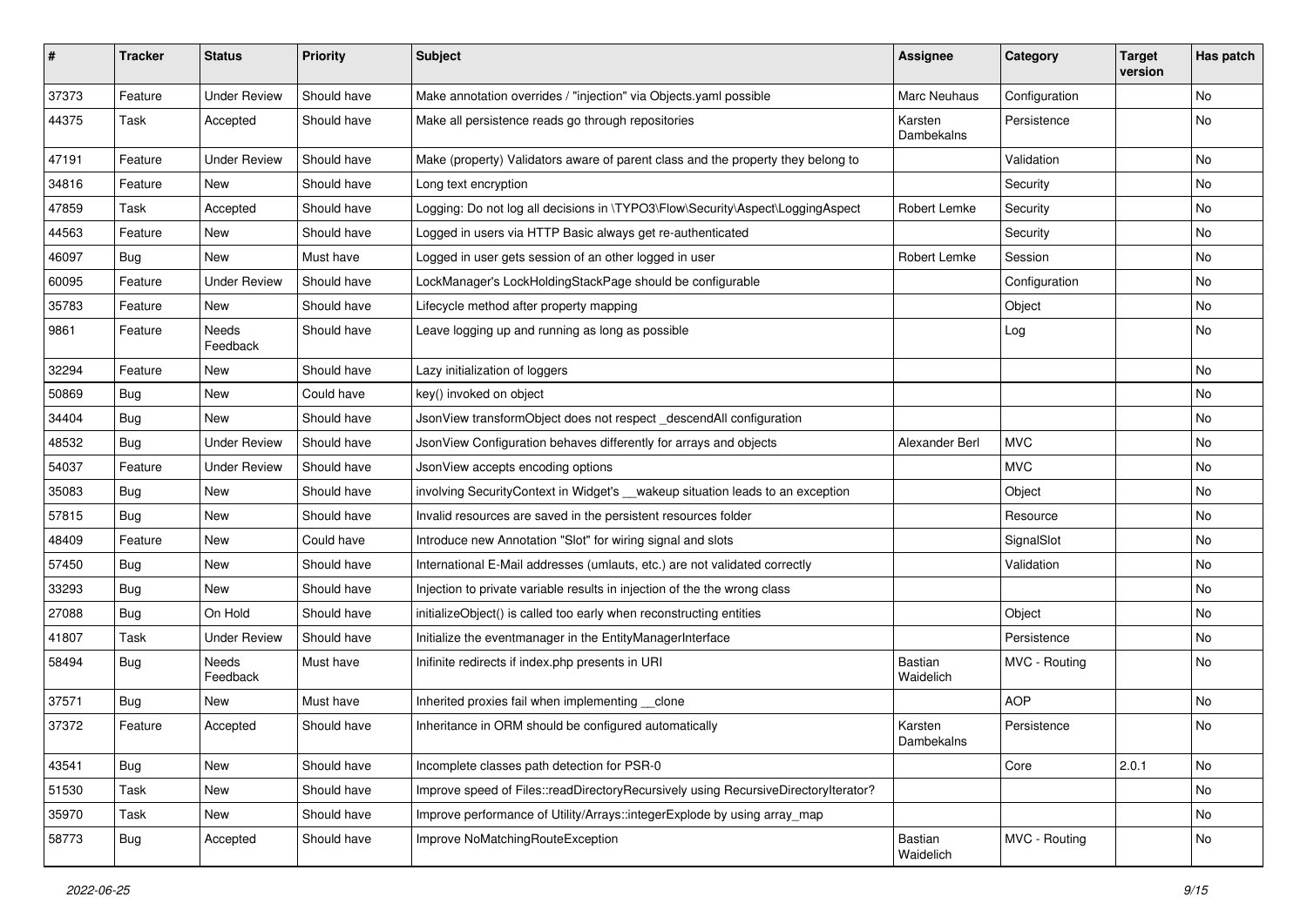| #     | <b>Tracker</b>   | <b>Status</b>       | <b>Priority</b> | Subject                                                                                               | <b>Assignee</b>         | Category        | <b>Target</b><br>version | Has patch |
|-------|------------------|---------------------|-----------------|-------------------------------------------------------------------------------------------------------|-------------------------|-----------------|--------------------------|-----------|
| 36840 | Task             | Accepted            | Should have     | Improve exception for wrong locales                                                                   | Karsten<br>Dambekalns   | 118n            |                          | No        |
| 46009 | Task             | New                 | Should have     | Improve error message for missing class in Flow annotation driver                                     |                         | Persistence     |                          | No        |
| 41832 | Task             | <b>New</b>          | Should have     | Improve error handling for incompatible packages                                                      | Christian Jul<br>Jensen | Package         |                          | No        |
| 50382 | Task             | <b>New</b>          | Should have     | Impossible to use arguments in CLI that are added by overriding<br>initializeCommandMethodArguments() |                         | Command         |                          | <b>No</b> |
| 46120 | Bug              | <b>New</b>          | Must have       | Important step missing in the installation chapter                                                    |                         | Documentation - |                          | No        |
| 47950 | <b>Bug</b>       | <b>New</b>          | Should have     | import of remote resources                                                                            |                         | Resource        | 2.0.1                    | <b>No</b> |
| 46063 | Feature          | New                 | Should have     | Implement username password provider with "remember me" persistent cookie                             | Christopher<br>Hlubek   | Security        |                          | No        |
| 3585  | Major<br>Feature | <b>New</b>          | Should have     | Implement support for value objects                                                                   |                         |                 |                          | No        |
| 33258 | Major<br>Feature | Accepted            | Should have     | Implement support for Assetic                                                                         |                         |                 |                          | No        |
| 32985 | Feature          | New                 | Should have     | Implement Processing Rules when merging numerically-indexed arrays                                    |                         | Utility         |                          | No        |
| 35709 | Task             | New                 | Should have     | Implement global Command aliases                                                                      |                         | Cli             |                          | <b>No</b> |
| 38065 | Feature          | New                 | Must have       | Implement content security for DQL queries                                                            | Andreas Förthner        | Security        |                          | No        |
| 32105 | Bug              | <b>New</b>          | Must have       | IgnoreValidation ignored if ACL is set for this controller action                                     |                         | Security        |                          | <b>No</b> |
| 48596 | Bug              | <b>Under Review</b> | Should have     | IgnoredTags configuration should be easier to configure from packages                                 | Alexander Berl          | Configuration   |                          | No        |
| 41533 | <b>Bug</b>       | Needs<br>Feedback   | Should have     | Ignored object-validation in editAction when redirecting back from updateAction                       |                         |                 |                          | <b>No</b> |
| 59084 | <b>Bug</b>       | New                 | Should have     | if 403 Exception show reason                                                                          |                         |                 |                          | <b>No</b> |
| 51763 | Bug              | New                 | Should have     | HttpRequest always returns content of the current request                                             |                         | Http            |                          | No        |
| 28136 | Feature          | New                 | Should have     | HTTP Semantics for Transactions and more                                                              |                         | Persistence     |                          | <b>No</b> |
| 36495 | <b>Bug</b>       | New                 | Should have     | HTTP Response is sent before persistence preventing Exceptions to be displayed on<br>redirect         |                         | Persistence     |                          | No        |
| 58184 | Major<br>Feature | <b>New</b>          | Should have     | HTTP request argument building for different use cases                                                |                         | Http            |                          | No        |
| 56602 | Major<br>Feature | New                 | Should have     | Handling Of Multi Identity Entities                                                                   |                         | Persistence     |                          | No        |
| 47429 | <b>Bug</b>       | New                 | Should have     | Global policy files no longer allowed                                                                 |                         | Security        |                          | No        |
| 46010 | Bug              | New                 | Should have     | Generating a DiscriminatorMap with base class in different namespace does not work                    |                         | Persistence     |                          | No        |
| 37352 | Bug              | <b>Under Review</b> | Must have       | generateValueHash() should use getIdentifierByObject()                                                | Karsten<br>Dambekalns   | Persistence     |                          | No        |
| 47487 | <b>Bug</b>       | New                 | Should have     | Functional test classes in package without classes are not compiled                                   |                         | Core            | 2.0.1                    | No        |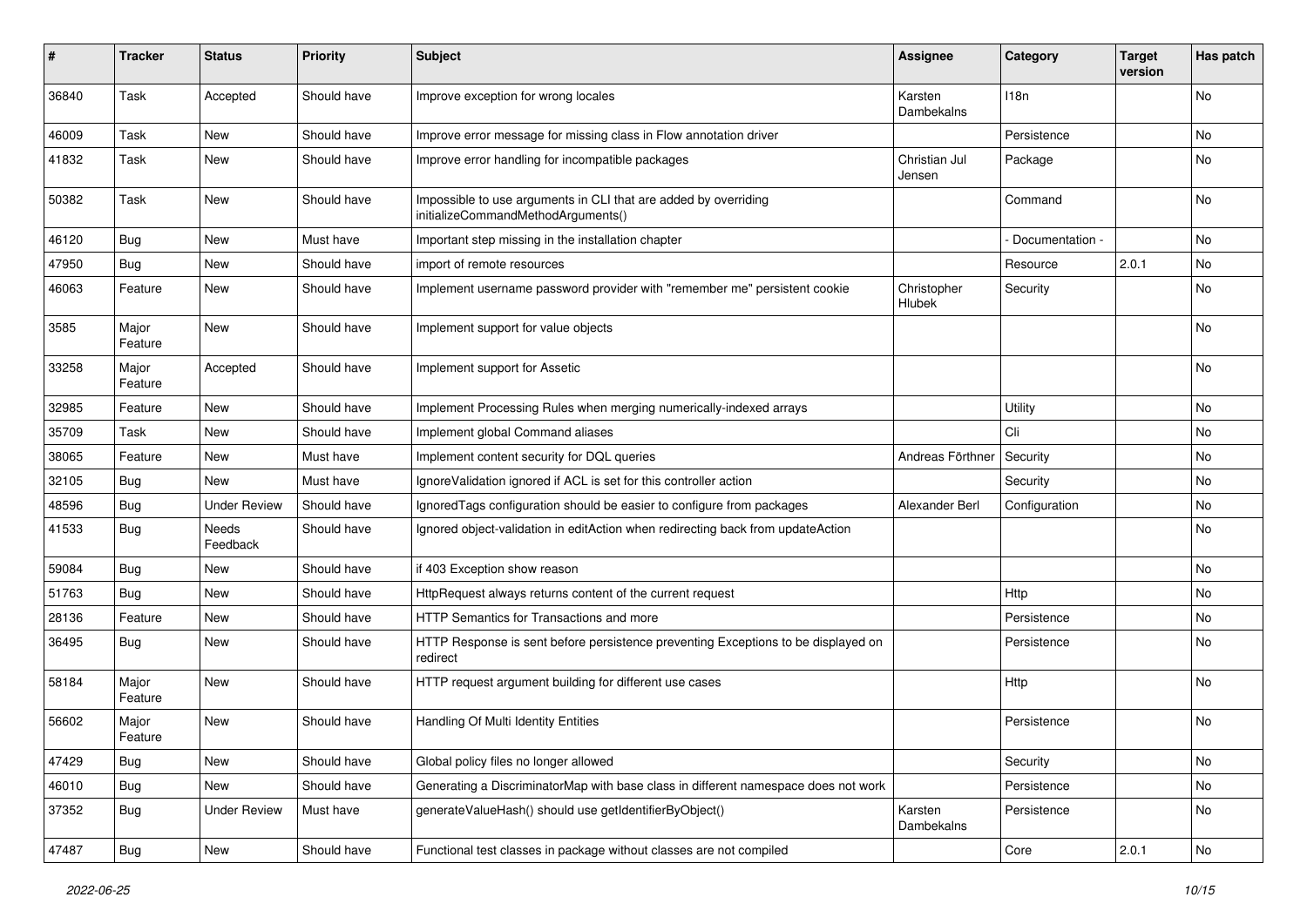| #     | <b>Tracker</b> | <b>Status</b>            | <b>Priority</b> | Subject                                                                                                      | <b>Assignee</b>       | Category                  | <b>Target</b><br>version | Has patch |
|-------|----------------|--------------------------|-----------------|--------------------------------------------------------------------------------------------------------------|-----------------------|---------------------------|--------------------------|-----------|
| 58193 | <b>Bug</b>     | <b>Under Review</b>      | Should have     | Forward-port changelogs to master branch                                                                     | Karsten<br>Dambekalns |                           |                          | <b>No</b> |
| 32574 | Bug            | Accepted                 | Should have     | FLOW3 enters fork bombs when using cgi-fcgi vs cli                                                           | Karsten<br>Dambekalns | Core                      |                          | No        |
| 56544 | <b>Bug</b>     | New                      | Must have       | FLOW Exception on tar package inclusion via composer                                                         |                       | Core                      |                          | No        |
| 55937 | <b>Bug</b>     | New                      | Must have       | FlashMessage queue is lost                                                                                   |                       | Session                   |                          | <b>No</b> |
| 59366 | <b>Bug</b>     | <b>Under Review</b>      | Should have     | fix* lifecycle callbacks should not be registered for unproxied entities                                     |                       | Persistence               |                          | No        |
| 56856 | <b>Bug</b>     | <b>Under Review</b>      | Must have       | Fix StandardView Template                                                                                    |                       |                           |                          | No        |
| 58975 | Bug            | New                      | Must have       | Fix command for Linux in Qucikstart documentation                                                            |                       | Documentation -           |                          | No        |
| 36510 | Feature        | New                      | Should have     | <b>Firewall Redirect?</b>                                                                                    |                       |                           |                          | No        |
| 43192 | <b>Bug</b>     | Accepted                 | Should have     | findByIdentifier() for non-persisted objects not working for custom identifier properties                    | Karsten<br>Dambekalns | Persistence               |                          | No        |
| 55306 | <b>Bug</b>     | <b>Under Review</b>      | Should have     | Filenames should not exceed 255 characters                                                                   | Christian Müller      |                           |                          | No        |
| 32607 | Feature        | <b>Needs</b><br>Feedback | Should have     | Export localized strings for JS consumption                                                                  | Karsten<br>Dambekalns | 118n                      |                          | <b>No</b> |
| 52945 | <b>Bug</b>     | New                      | Should have     | Excluded classes should only be excluded from reflection but still autoloaded                                |                       |                           |                          | <b>No</b> |
| 33024 | <b>Bug</b>     | Accepted                 | Must have       | Exception when validating a float in a Model with the Number validator                                       | Karsten<br>Dambekalns | 118n                      |                          | No        |
| 40410 | <b>Bug</b>     | <b>Needs</b><br>Feedback | Should have     | Exception when using Apc, Memcached of Redis cache backend for reflection status<br>and object configuration | Karsten<br>Dambekalns | Cache                     |                          | No        |
| 45640 | <b>Bug</b>     | New                      | Could have      | Every relation is set to cascade=all if the related entity is no aggregate root                              |                       | Persistence               |                          | <b>No</b> |
| 37831 | Task           | New                      | Could have      | Evaluate using PHP 5.4's internal web server for Functional Testing                                          |                       | - Testing -               |                          | No        |
| 48873 | Bug            | New                      | Should have     | Error when calling resourceManager->deleteResource on unpublished Resource                                   |                       | Error Handler<br>Report - |                          | No        |
| 43967 | Bug            | <b>New</b>               | Should have     | Error in evaluating orphanRemoval in Flow Annotation driver                                                  |                       | Persistence               |                          | <b>No</b> |
| 47236 | <b>Bug</b>     | Needs<br>Feedback        | Should have     | Error at offset 6279 of 6338                                                                                 |                       |                           |                          | No        |
| 53177 | Feature        | New                      | Should have     | entity resource policy value support for `this`                                                              |                       | Security                  |                          | No        |
| 55870 | Feature        | New                      | Must have       | Enhance f:form.textfield or add a f:form.datefield VH with enhanced validation and<br>propertymapping        | Christian Müller      |                           |                          | No        |
| 46716 | <b>Bug</b>     | New                      | Must have       | Empty class names in Dependencylnjection proxy code when using Caches /<br>Factory-created dependencies      |                       | Object                    | 2.0.1                    | No        |
| 37212 | Feature        | Accepted                 | Must have       | Edge Side Includes (ESI)                                                                                     | Robert Lemke          | Http                      |                          | No        |
| 49025 | Task           | <b>Under Review</b>      | Could have      | Dynamic locale detection / determination                                                                     | Adrian Föder          | 118n                      | 2.1                      | No        |
| 35030 | Feature        | <b>Under Review</b>      | Should have     | Dynamic locale detection                                                                                     | Karsten<br>Dambekalns | 118n                      |                          | No        |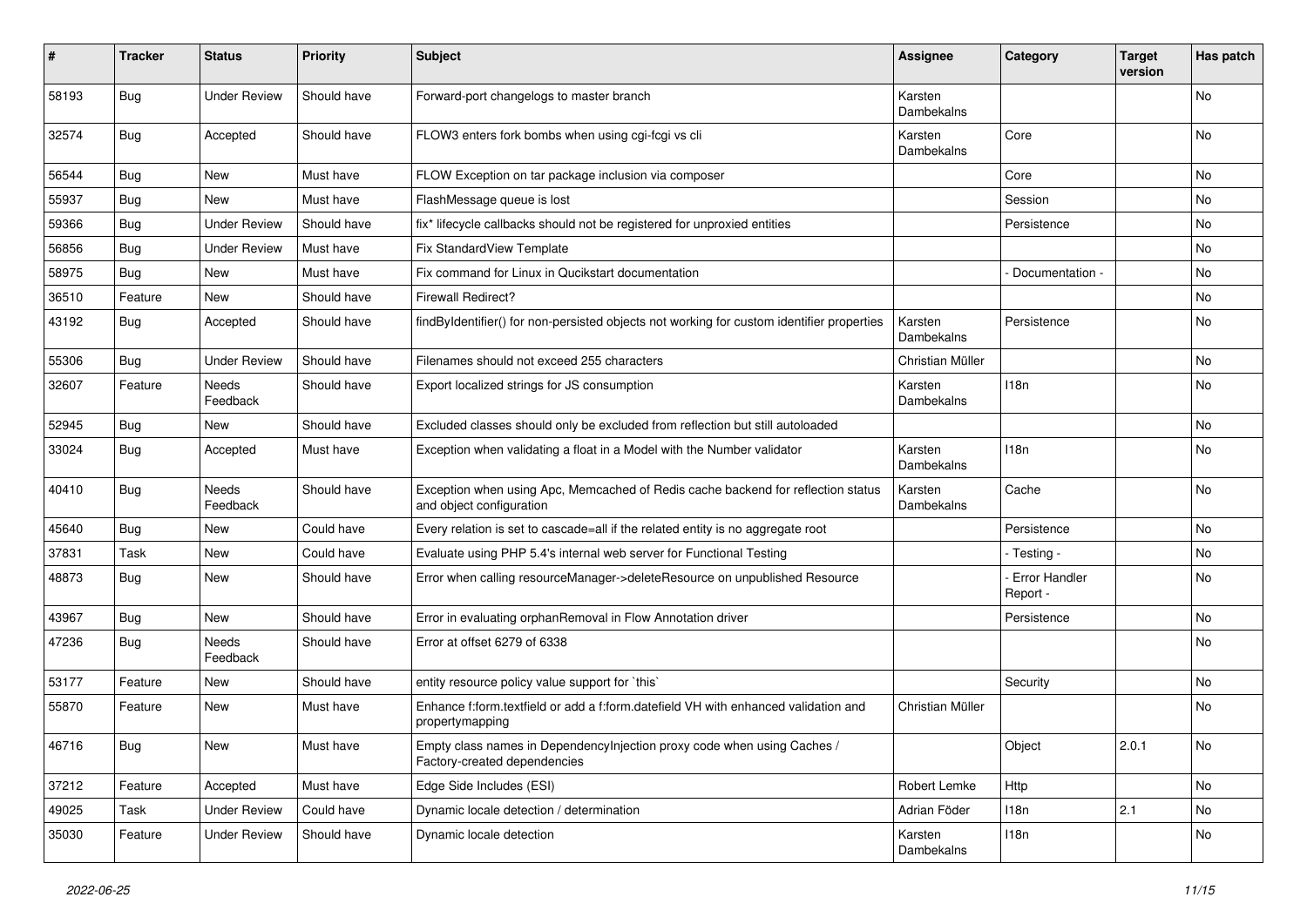| ∦     | <b>Tracker</b> | <b>Status</b>       | <b>Priority</b> | <b>Subject</b>                                                                                       | <b>Assignee</b>       | Category        | <b>Target</b><br>version | Has patch |
|-------|----------------|---------------------|-----------------|------------------------------------------------------------------------------------------------------|-----------------------|-----------------|--------------------------|-----------|
| 40802 | Bug            | Accepted            | Should have     | Documentation mistake (authentication)                                                               | Karsten<br>Dambekalns | Documentation - | 1.1.1                    | <b>No</b> |
| 44148 | Bug            | New                 | Should have     | Documentation for executeCommand() needs clarification                                               |                       |                 | 2.0.1                    | No        |
| 42465 | Task           | <b>New</b>          | Should have     | Document i18n settings                                                                               |                       | Documentation - | 2.0.1                    | No        |
| 51489 | Bug            | <b>New</b>          | - undefined --  | Doctrine\Common\Annotations\AnnotationException thrown in file<br>AnnotationException.php            |                       | Annotations     |                          | No        |
| 51188 | <b>Bug</b>     | <b>New</b>          | Should have     | Doctrine does not respect AOP-injected properties                                                    |                       | Persistence     |                          | No        |
| 37354 | <b>Bug</b>     | Accepted            | Should have     | Do not apply generateValueHash() and generateUuid() if custom identifier is used                     | Karsten<br>Dambekalns | Persistence     |                          | No        |
| 58408 | Task           | <b>New</b>          | Should have     | Disable manualy persisting                                                                           |                       |                 |                          | <b>No</b> |
| 54146 | Bug            | <b>New</b>          | Should have     | Different sorting of arguments in ACL Patterns doesnt work                                           | Christian Müller      | Security        |                          | <b>No</b> |
| 55831 | Feature        | <b>New</b>          | Should have     | Different scenarios for session settings                                                             |                       |                 |                          | <b>No</b> |
| 46425 | Task           | <b>Under Review</b> | Should have     | DI proxy classes use raw reflection instead of RelfectionService                                     | Christian Müller      | Core            | 2.0.1                    | <b>No</b> |
| 30890 | Feature        | Accepted            | Should have     | Developer Toolbar                                                                                    | Christian Müller      | <b>MVC</b>      |                          | <b>No</b> |
| 46823 | Task           | Accepted            | Should have     | Detect APC and APCu correctly                                                                        |                       | Cache           |                          | <b>No</b> |
| 45611 | Bug            | <b>New</b>          | Could have      | Destruction of session after logout should be configurable                                           |                       | Security        |                          | No        |
| 35831 | <b>Bug</b>     | New                 | Must have       | Deleting or unpublishing of a resource deletes all published symlinks<br>(Web/ Resources/Persistent) |                       |                 |                          | No        |
| 44244 | Bug            | <b>New</b>          | Should have     | defaultOrderings aren't applied on related objects                                                   |                       | Persistence     |                          | <b>No</b> |
| 48430 | Bug            | <b>New</b>          | Should have     | Default validator-messages are not correctly formatted                                               |                       |                 |                          | <b>No</b> |
| 51312 | Bug            | <b>New</b>          | Should have     | Default php error handler generates warning (when loading<br>TYPO3\Flow\Error\Exception class)       |                       | Core            | 2.0                      | <b>No</b> |
| 44712 | Task           | Accepted            | Should have     | Decouple Argument-Building in the HTTP-Request-Constructor                                           |                       | Http            |                          | No        |
| 26986 | Feature        | Accepted            | Should have     | Debug toolbar                                                                                        | Christian Müller      |                 |                          | No        |
| 49806 | Task           | Accepted            | Should have     | Date formatting should care about the time zone                                                      | Adrian Föder          | 118n            |                          | No        |
| 51286 | Task           | <b>New</b>          | Should have     | Custom error views should introduce a controller context somehow                                     |                       |                 |                          | No        |
| 46066 | Bug            | <b>New</b>          | Should have     | Currency formatter uses wrong format for ISO 4217 currency codes                                     |                       | 118n            |                          | No        |
| 27798 | Bug            | Accepted            | Must have       | CSRF protection not working for forms in a plugin                                                    |                       | Security        | 2.0.1                    | No        |
| 65684 | <b>Bug</b>     | <b>New</b>          | Should have     | Could not acquire lock for ClassLoader cache creation                                                | Sebastian Heuer       |                 |                          | <b>No</b> |
| 47073 | Bug            | <b>New</b>          | Must have       | Cookie causes Error after Update                                                                     |                       | Http            |                          | <b>No</b> |
| 41148 | <b>Bug</b>     | <b>New</b>          | Must have       | Converting of ValueObjects                                                                           |                       |                 |                          | <b>No</b> |
| 56573 | <b>Bug</b>     | New                 | Should have     | Converting by Flow\Identity                                                                          |                       | Persistence     |                          | No        |
| 33937 | Feature        | Accepted            | Should have     | Convenience method to resolve public "resource://" paths                                             | Karsten<br>Dambekalns | Resource        |                          | No        |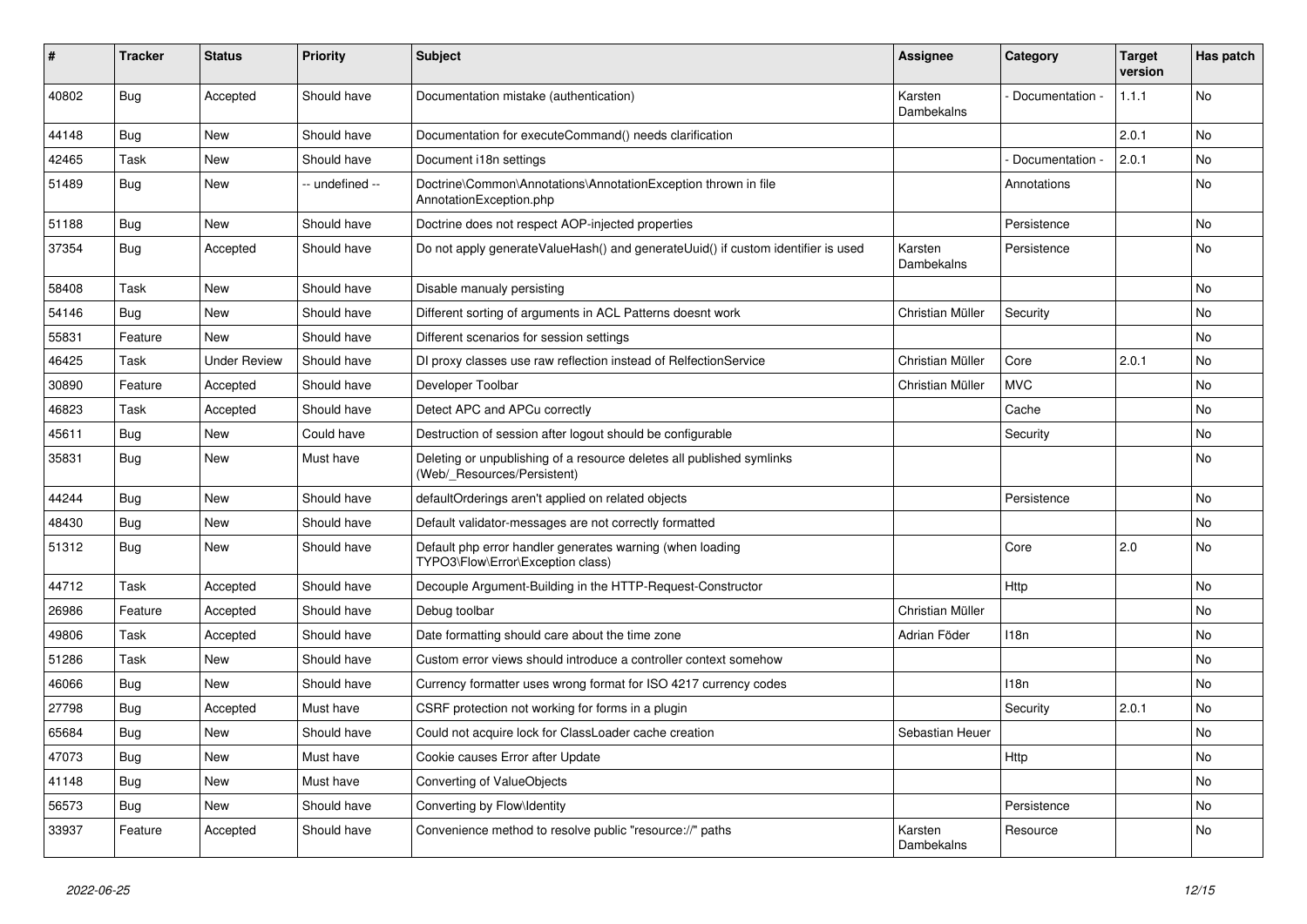| #     | <b>Tracker</b> | <b>Status</b>       | <b>Priority</b> | <b>Subject</b>                                                                                     | <b>Assignee</b>         | Category          | <b>Target</b><br>version | Has patch |
|-------|----------------|---------------------|-----------------|----------------------------------------------------------------------------------------------------|-------------------------|-------------------|--------------------------|-----------|
| 42601 | Bug            | <b>Under Review</b> | Must have       | Content Security: QOM rewriting is omitted if used in certain cases in an Action<br>Controller     | Robert Lemke            | Security          | 2.0.1                    | No        |
| 57541 | <b>Bug</b>     | <b>Under Review</b> | Must have       | Content Security: operands work intrinsically differently in Rewrite and Manual check              |                         | Security          |                          | No.       |
| 42606 | Bug            | New                 | Must have       | Content Security with nested objects                                                               |                         | Security          |                          | No        |
| 31210 | Bug            | New                 | Must have       | constructor of proxy class not compatible with interfaces defening a constructor                   |                         | Object            |                          | No        |
| 53224 | <b>Bug</b>     | New                 | Should have     | Constructor in subclass breaks call chain leading to missing identifier / uuid                     |                         | Object            |                          | No.       |
| 48898 | <b>Bug</b>     | New                 | Must have       | configuration for roles fails if one of Policy yaml files contain empty "roles array"              | Christian Müller        | Security          | 2.0.1                    | No        |
| 33710 | Feature        | New                 | Should have     | Configuration based on Domain                                                                      |                         |                   |                          | No        |
| 29972 | Feature        | <b>Under Review</b> | Should have     | <b>Configurable Redirects</b>                                                                      | <b>Tim Kandel</b>       | MVC - Routing     |                          | No        |
| 59442 | Bug            | <b>Under Review</b> | Should have     | Composite primary keys including foreign entity don't work                                         |                         | Persistence       |                          | No        |
| 57437 | Bug            | New                 | Should have     | Composer package replacement is not supported                                                      |                         | Package           |                          | No        |
| 46910 | Feature        | <b>New</b>          | Should have     | Composer integration - PackageStates.php                                                           |                         |                   |                          | No        |
| 43621 | Bug            | <b>Under Review</b> | Must have       | Composer installer overwrites Settings.yaml.example                                                | Karsten<br>Dambekalns   |                   |                          | No        |
| 27561 | Task           | Accepted            | Could have      | Complete documentation                                                                             |                         | - Documentation - |                          | No        |
| 51809 | Bug            | <b>Under Review</b> | Must have       | Commit "[BUGFIX] Published resources don't support symlinks" produces an fatal<br>error on Windows | Adrian Föder            | Core              | 2.0.1                    | <b>No</b> |
| 48167 | Feature        | Accepted            | Should have     | Command line account and role browsing                                                             | Adrian Föder            | Security          |                          | No        |
| 58622 | Feature        | New                 | Must have       | Clearer Exception: Array to string conversion                                                      |                         | Core              |                          | No        |
| 53533 | <b>Bug</b>     | New                 | Should have     | Class reflection assumes reverse PSR-0, can lead to fail in autoloader                             |                         | Reflection        |                          | No        |
| 52909 | <b>Bug</b>     | New                 | Should have     | Class Loader fallback to non-proxy hides fatal errors                                              |                         | Core              |                          | No        |
| 41414 | Task           | Needs<br>Feedback   | Should have     | Check packageKey naming / file structure below Packages/Vendor                                     |                         | Package           |                          | No        |
| 30933 | Feature        | Needs<br>Feedback   | Should have     | Check for unique constraints on add()                                                              | Karsten<br>Dambekalns   | Persistence       |                          | <b>No</b> |
| 41900 | Feature        | Accepted            | Should have     | Check for duplicate PSR-0 autoload namespaces                                                      | Christian Jul<br>Jensen | Package           |                          | No        |
| 28016 | Bug            | Needs<br>Feedback   | Should have     | Cascade remove of cleared ArrayCollection                                                          | Karsten<br>Dambekalns   | Persistence       |                          | <b>No</b> |
| 52430 | <b>Bug</b>     | New                 | Should have     | Cannot convert from UUID to auto-increment ID                                                      |                         |                   |                          | No        |
| 58744 | Bug            | New                 | Should have     | Can not split configuration in settings yaml                                                       |                         |                   |                          | No        |
| 42520 | <b>Bug</b>     | New                 | Must have       | Cache must be flushed globally for package state changes                                           |                         | Core              |                          | No        |
| 54446 | Bug            | New                 | Should have     | Cache filebackend 'include_once'                                                                   |                         | Cache             |                          | No        |
| 50080 | <b>Bug</b>     | Needs<br>Feedback   | Should have     | Broken concept for CLI/Web separation                                                              | Karsten<br>Dambekalns   | Core              |                          | No        |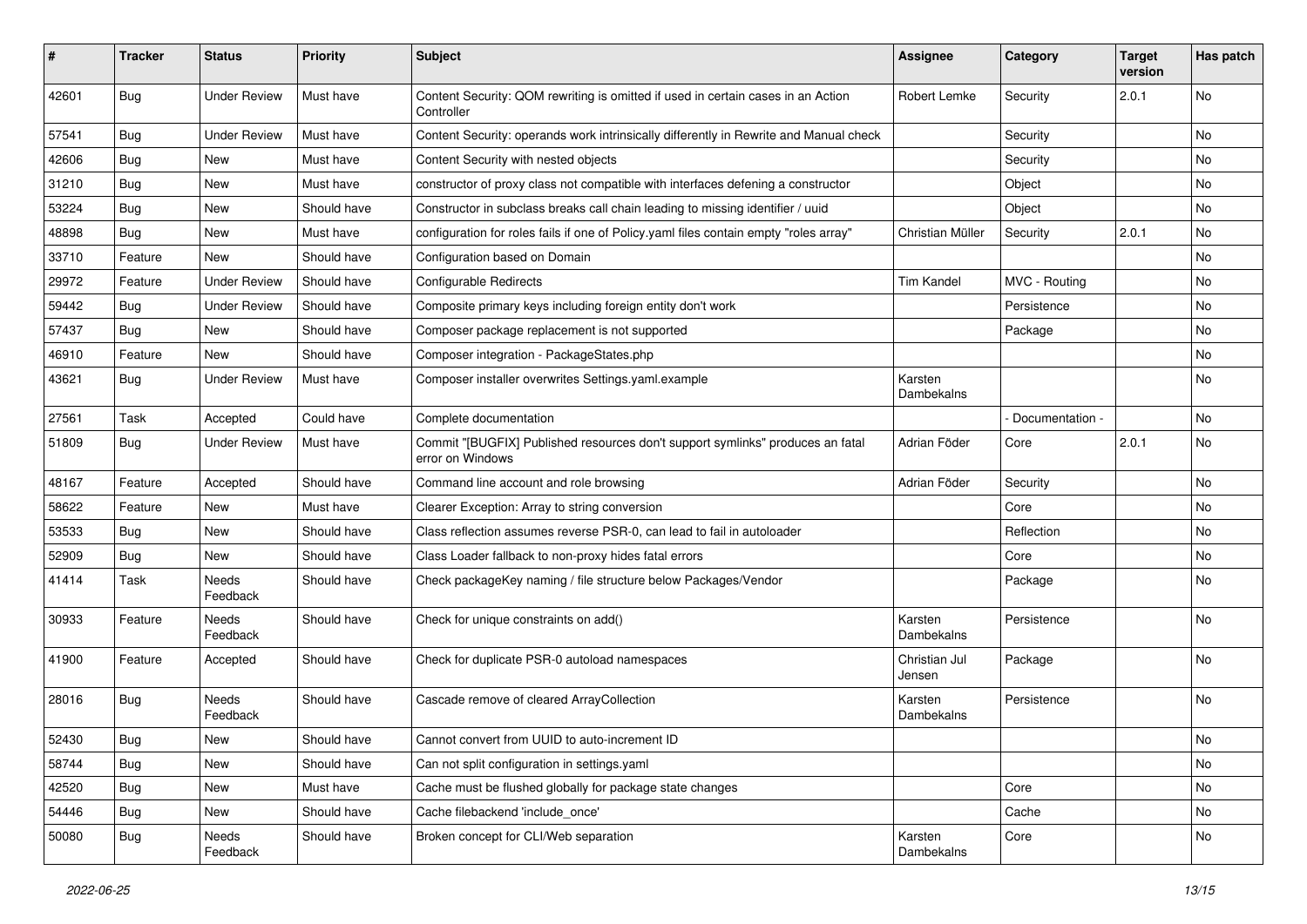| $\vert$ # | <b>Tracker</b> | <b>Status</b>       | <b>Priority</b> | <b>Subject</b>                                                                                     | <b>Assignee</b>        | Category    | <b>Target</b><br>version | Has patch |
|-----------|----------------|---------------------|-----------------|----------------------------------------------------------------------------------------------------|------------------------|-------------|--------------------------|-----------|
| 59023     | Bug            | <b>New</b>          | Should have     | BooleanConverter should not convert empty values to boolean                                        |                        | Property    |                          | <b>No</b> |
| 53189     | <b>Bug</b>     | <b>New</b>          | Should have     | Blog tutorial no longer works                                                                      | <b>Philipp Maier</b>   |             |                          | <b>No</b> |
| 32707     | <b>Bug</b>     | Accepted            | Must have       | <b>Bad Bad FileBackend</b>                                                                         | Karsten<br>Dambekalns  | Cache       | 2.0.1                    | No        |
| 55199     | Feature        | <b>New</b>          | Should have     | Avoid Buffering of Shell output                                                                    |                        | Cli         |                          | <b>No</b> |
| 33587     | Feature        | <b>New</b>          | Should have     | Automatically remove unused Resources                                                              |                        | Resource    |                          | <b>No</b> |
| 36508     | Bug            | <b>New</b>          | Should have     | AuthenticationProvider Request Patterns                                                            |                        | Security    |                          | <b>No</b> |
| 55954     | <b>Bug</b>     | <b>New</b>          | Should have     | Associations to ValueObjects should not be cascade all'd                                           |                        |             |                          | <b>No</b> |
| 31500     | Bug            | <b>Under Review</b> | Must have       | Argument validation for CLI requests is not done                                                   | Karsten<br>Dambekalns  | Validation  |                          | <b>No</b> |
| 49050     | Feature        | New                 | Should have     | Allow Subqueries in QueryInterface                                                                 |                        | Persistence |                          | No        |
| 47339     | Feature        | Needs<br>Feedback   | Could have      | Allow RequestHandlers to get the current Request injected                                          | Alexander Berl         | Http        |                          | No        |
| 45851     | Feature        | Needs<br>Feedback   | Could have      | Allow referencing environment variables in Settings.yaml                                           | Adrian Föder           |             |                          | No        |
| 57763     | Feature        | <b>New</b>          | Should have     | Allow controller / package / action as params in<br>\TYPO3\Fluid\ViewHelpers\Form\ButtonViewHelper |                        |             |                          | <b>No</b> |
| 33049     | Feature        | New                 | Could have      | Allow configuration of context without environment variable (needed for IIS)                       |                        | Core        |                          | No        |
| 51459     | Feature        | New                 | Should have     | Allow catching of particular exceptions on property mapping                                        |                        | <b>MVC</b>  |                          | No        |
| 58579     | Feature        | New                 | Should have     | Adding own environment constants to Flow                                                           |                        |             | 2.x                      | No        |
| 46816     | Feature        | <b>New</b>          | Should have     | Add xcache cache backend                                                                           |                        | Cache       |                          | No        |
| 46216     | Feature        | New                 | Should have     | Add wincache cache backend                                                                         |                        | Cache       |                          | No        |
| 36955     | Feature        | New                 | Should have     | Add type filter to var_dump()                                                                      |                        | Error       |                          | <b>No</b> |
| 42550     | Task           | <b>Under Review</b> | Should have     | Add top-level .htaccess to block everything but Web                                                | Karsten<br>Dambekalns  |             |                          | <b>No</b> |
| 55793     | Feature        | <b>Under Review</b> | Could have      | Add Support for groupBy                                                                            | Kerstin<br>Huppenbauer | Persistence |                          | <b>No</b> |
| 59672     | Feature        | <b>Under Review</b> | Should have     | Add support for Doctrine 2.5 embeddables                                                           | Alexander Berl         | Persistence |                          | No        |
| 27322     | Feature        | On Hold             | Should have     | Add support for Appserver-in-PHP, which could result in much faster executions.                    | Christopher<br>Hlubek  |             |                          | No        |
| 43841     | Feature        | <b>New</b>          | Should have     | Add package support to validation errors                                                           |                        |             |                          | No        |
| 50262     | Feature        | New                 | Could have      | Add Keywords to composer Json                                                                      |                        | Package     |                          | <b>No</b> |
| 26943     | Feature        | Needs<br>Feedback   | Should have     | Add i18n support to domain models                                                                  | Karsten<br>Dambekalns  | 118n        |                          | <b>No</b> |
| 47404     | Feature        | <b>New</b>          | Could have      | Add getters and setters methods for introduced properties                                          |                        | <b>AOP</b>  |                          | No        |